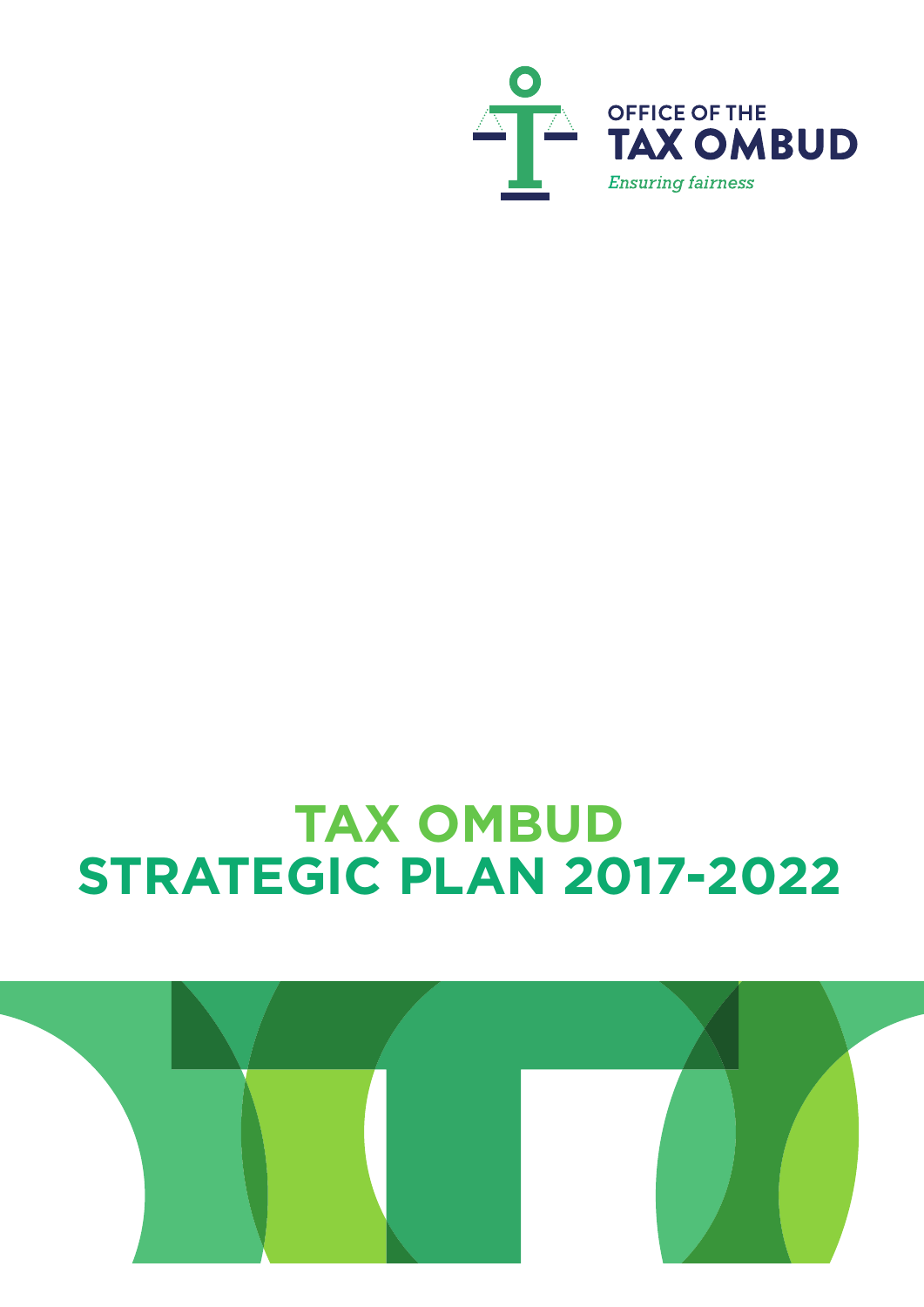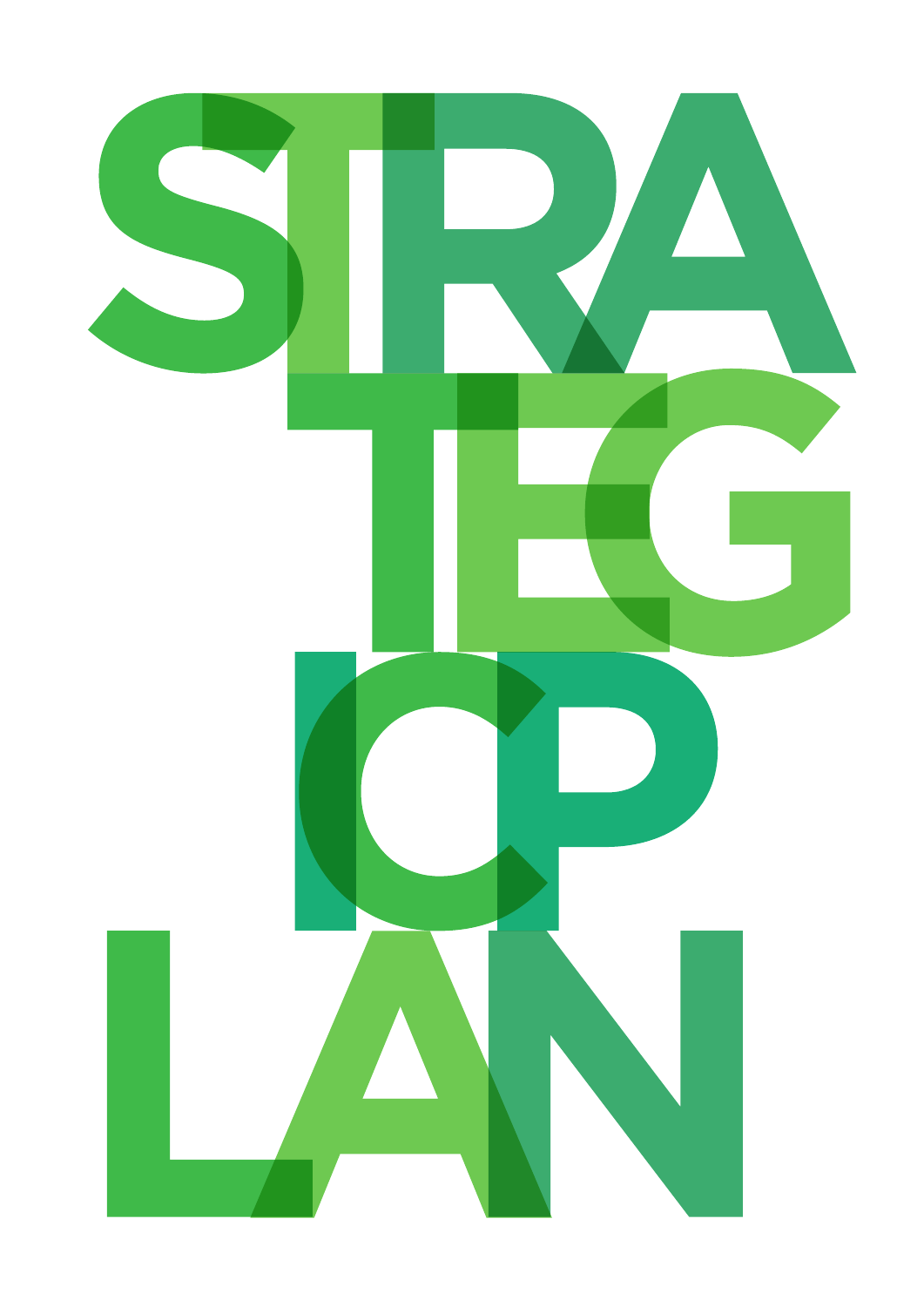# **TABLE OF CONTENTS**

| 1. |               | <b>ABBREVIATIONS</b>                              | ii.            |
|----|---------------|---------------------------------------------------|----------------|
| 2. |               | <b>FOREWORD BY THE TAX OMBUD</b>                  | 1              |
| 3. |               | <b>OVERVIEW BY THE CHIEF EXECUTIVE OFFICER</b>    | 4              |
| 4. |               | <b>OFFICIAL SIGN-OFF</b>                          | 6              |
| 5. |               | <b>PART A: STRATEGIC OVERVIEW</b>                 | 7              |
|    | <b>VISION</b> |                                                   | 7              |
|    |               | <b>MISSION</b>                                    | $\overline{7}$ |
|    | <b>VALUES</b> |                                                   | $\overline{7}$ |
|    |               | LEGISLATIVE AND OTHER MANDATES                    | 8              |
|    |               | SITUATIONAL ANALYSIS                              | 10             |
|    |               | ORGANISATIONAL ENVIRONMENT                        | 13             |
|    |               | STRATEGIC OUTCOME-ORIENTED GOALS                  | 14             |
| 6. |               | <b>PART B: STRATEGIC OBJECTIVES</b>               | 15             |
|    |               | STRATEGIC OBJECTIVES, MEASURES AND TARGETS        | 16             |
|    | 1.1           | Accessibility and operations                      | 16             |
|    | 1.2           | Awareness and education                           | 17             |
|    | 1.3           | Legal and support services                        | 18             |
| 7. |               | <b>RESOURCE CONSIDERATION AND RISK MANAGEMENT</b> | 19             |
|    |               | RESOURCE CONSIDERATION                            | 19             |
|    |               | <b>RISK REGISTER</b>                              | 21             |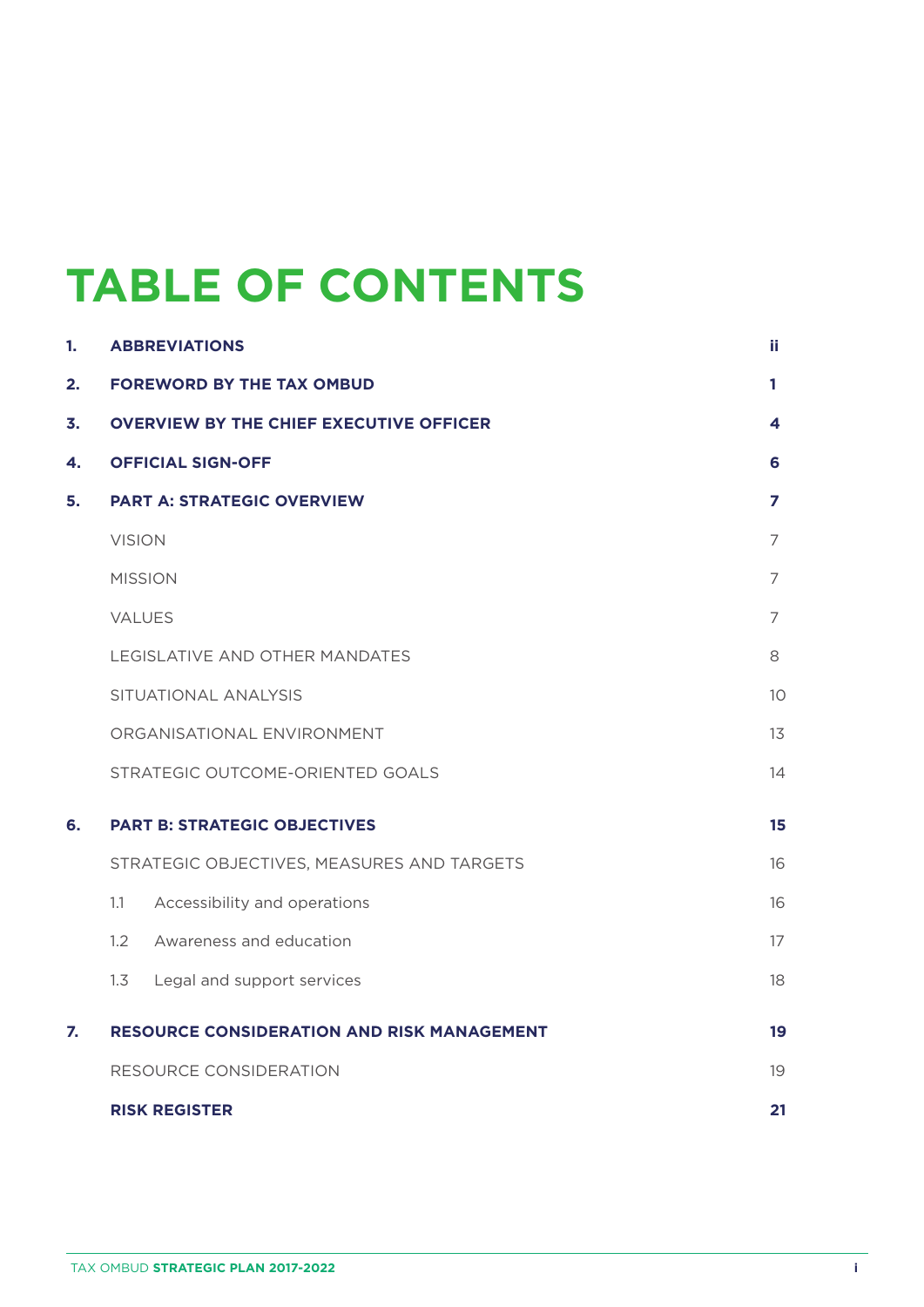# **1. ABBREVIATIONS**

| CEO           | <b>Chief Executive Officer</b>                            |
|---------------|-----------------------------------------------------------|
| <b>CAPEX</b>  | Capital expenditure                                       |
| eChannels     | Flectronic channels                                       |
| <b>MTEF</b>   | Medium Term Expenditure Framework                         |
| <b>MOU</b>    | Memorandum of understanding                               |
| <b>NDP</b>    | National Development Plan                                 |
| <b>OTO</b>    | Office of the Tax Ombud                                   |
| PFMA.         | Public Finance Management Act 1 of 1999                   |
| <b>PESTEL</b> | Political, Environmental, Social, Technological and Legal |
| <b>SARS</b>   | South African Revenue Service                             |
| <b>SLA</b>    | Service level agreement                                   |
| <b>SWOT</b>   | Strength, Weakness, Opportunities and Threats             |
| TAA           | Tax Administration Act 28 of 2011                         |
| TO            | Tax Ombud                                                 |
| VOIP          | Voice Over Internet Protocol                              |

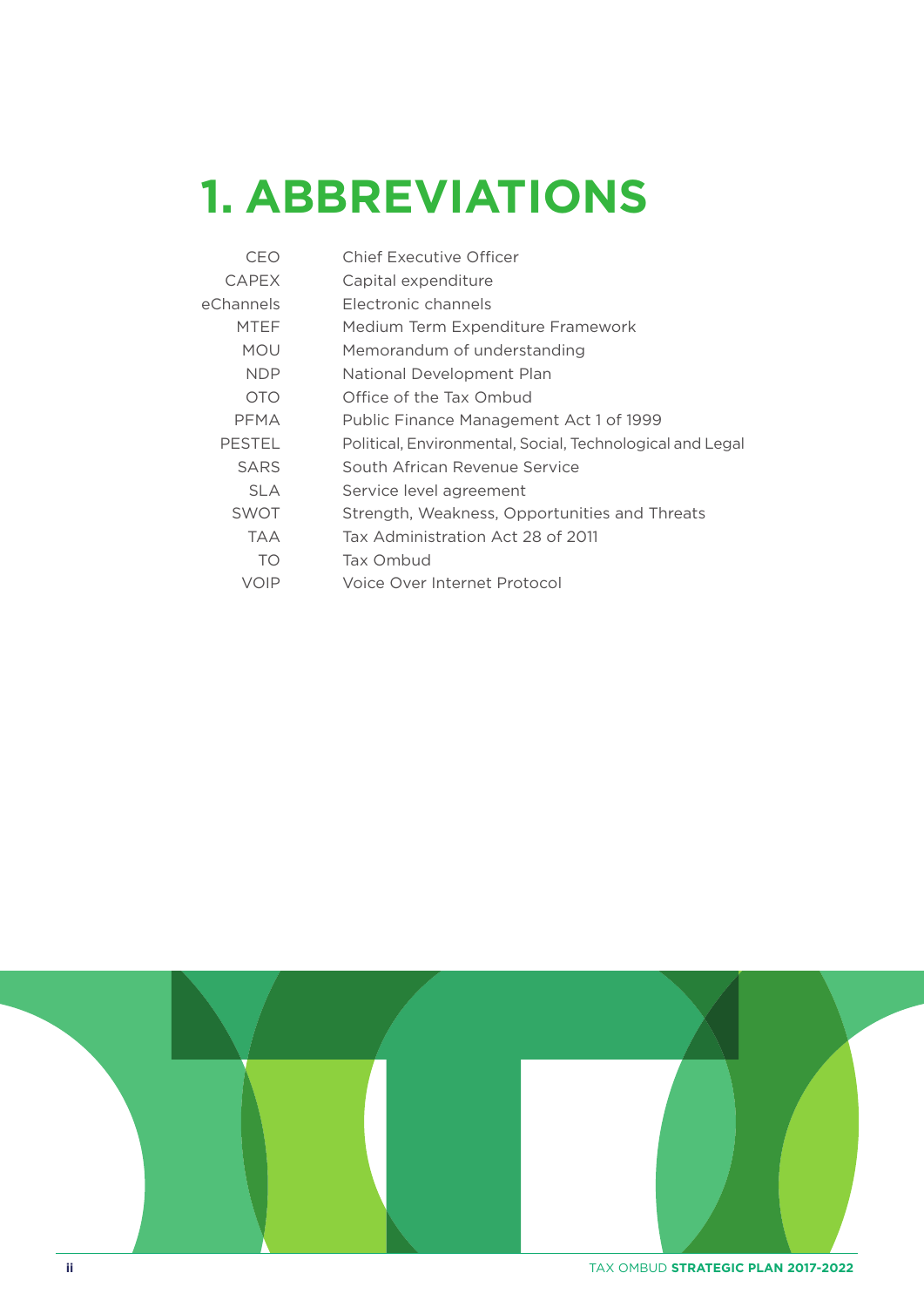# **2. FOREWORD BY THE**  TAX OMBUD



"It is essential that performance is measured against tangible targets but also that ambitious goals are set to make a difference."

I am pleased to present the 2017-2022 Strategic Plan of the Office of the Tax Ombud, the third such plan for our institution since its establishment in 2013. The strategic objectives contained in this document will ensure that we continue carrying out our legislative mandate and improve all aspects of our organisation.

It is essential that performance is measured against tangible targets but also that ambitious goals are set to make a difference - and our Strategic Plan for the next five years provides for that. This Strategic Plan and the strategic outcome-oriented goals we have formulated are both quantitative and qualitative improvements from what we have produced in the past. They are binding as to what we plan to do and achieve, and are also a reflection of our collective commitment to delivering on our

mandate and our ambitious pursuit of excellence in the execution of our duties in assisting taxpayers to resolve their complaints against the South African Revenue Service (SARS).

Clearly South Africa is going through a particularly difficult period politically and economically, a worrying combination that often puts an extra burden on state coffers, as well as the financial standing of businesses, citizens and individual taxpayers in particular. Despite these challenges, it is important to note that ambitious goals have been set for the country to ensure, among others, economic vibrancy, increased employment opportunities and improved service delivery, as indicated in the National Development Plan (NDP) 2030. When preparing this Strategic Plan, the challenges facing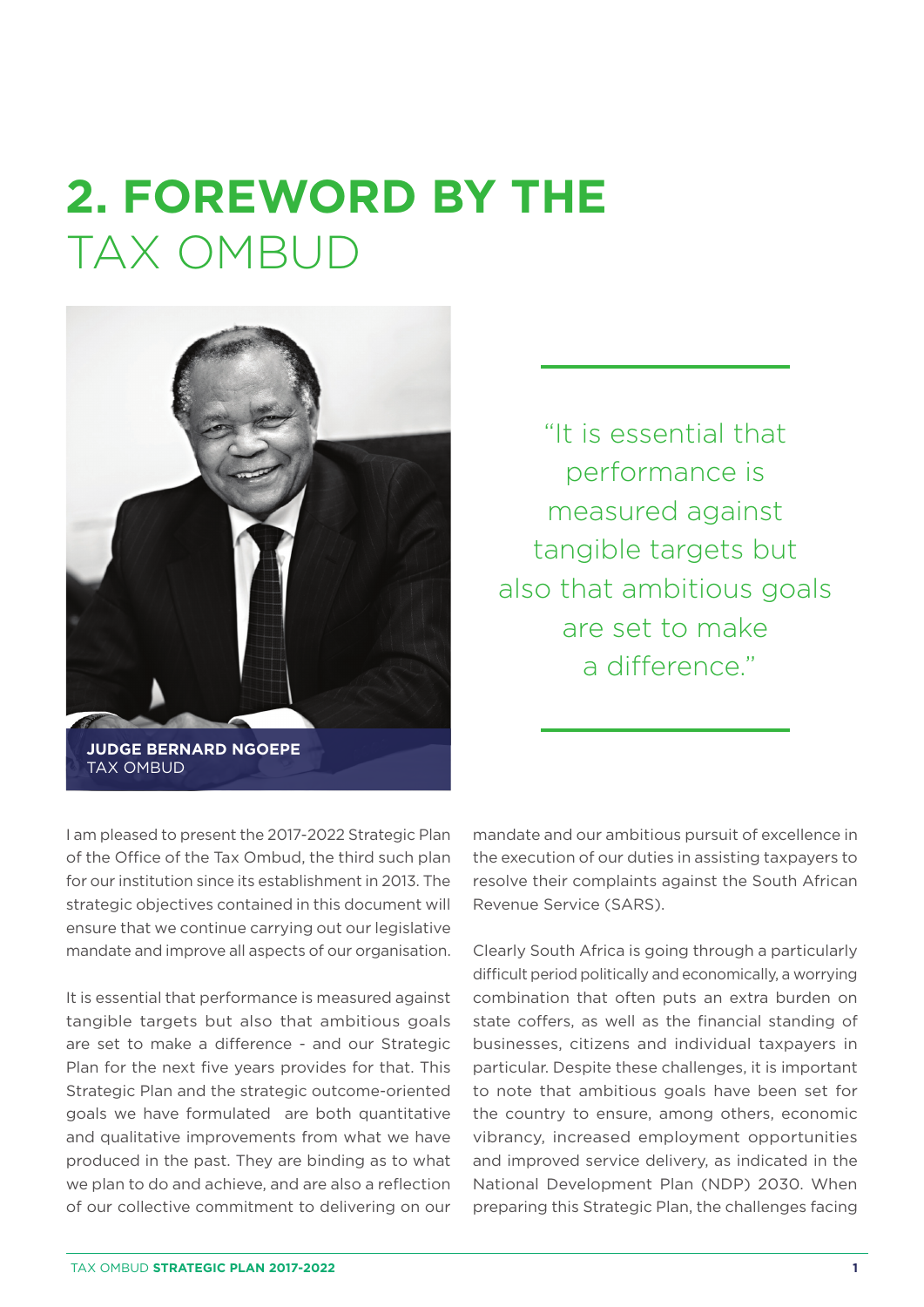the country and plans for the future were taken into consideration, with more focus placed on how this Office can make a valuable contribution towards stimulating the country's economic growth and assisting government to achieve its long-term service delivery goals, through improved tax collection.

As the Office of the Tax Ombud, our role in the above-mentioned matters cannot be underestimated. Part of our strategic objectives include contributing towards improving the country's tax administration system, which involves ensuring there is balance between SARS' powers and taxpayers' rights. When taxpayers feel that the tax system is fair and just, with effective mechanisms (such as the Office of the Tax Ombud) to guard against abuse and corruption, they are more likely to fulfil their tax obligations.

But we should also guard against believing that a fair and functioning tax administration system alone can ensure full adherence to tax obligations. I have warned in the past and will continue to do so that corruption, wastage and theft of taxpayers' money pose a serious threat to tax collection, and in extreme cases, could bring about a total boycott against the payment of taxes. The perceived heavy-handedness of institutions mandated to collect revenue on behalf of the state could worsen the situation. We should guard against allowing such oppressive conduct and other practices unbecoming for a democratic and caring government, to implant their DNA in any aspect of our society, and thus creep into our tax administration system.

The past three years have been a rollercoaster of a ride with a fair share of challenges and successes. We believe we have made a valuable contribution in the country's tax administration system, helping resolve taxpayers' complaints against SARS and, to a certain extent, given taxpayers the confidence that if and when SARS fails them, there is a fair, free, independent and effective avenue for recourse to address their issues. It is important to note that during the past three consecutive financial years, the majority of complaints received by the Office were resolved in favour of taxpayers.

We have been able to influence changes on important legislative matters governing the country's tax administration system as reflected in the Tax

"Part of our strategic objectives include contributing towards improving the country's tax administration system ..."

Administration Laws Amendment Act No 16 of 2016, which included many of the contributions made by the Office. We have also made inputs to the proposed Taxpayers' Bill of Rights and submitted our contribution to SARS for consideration. These achievements reflect some of the strategically oriented goals that we set for ourselves in the past and subsequently achieved, as indicated in our Annual Reports. We continue to set up and strengthen proper governance structures to ensure that we operate within our mandate and fulfil our reporting responsibilities as agreed with the Minister of Finance, to whom I report directly.

Although we, as the Office of the Tax Ombud, have made many positive contributions towards improving the country's tax administration system, we are still struggling with many issues which compromise our ability as an institution to deliver fully on our mandate. Some of the challenges identified include our independence, or lack thereof, from SARS, budgetary constraints and having no footprint outside Pretoria. Limitations are still imposed on our mandate and there are shortcomings in the legislation that governs how we do our work. To some stakeholders, we are nothing more than another branch of SARS rather than an independent tax dispute-resolution platform. This, even if it is just a perception, has serious image and reputational ramifications for brand OTO. Such perceptions are of course wrong. This Strategic Plan seeks to put forward activities that will enable us to address challenges that have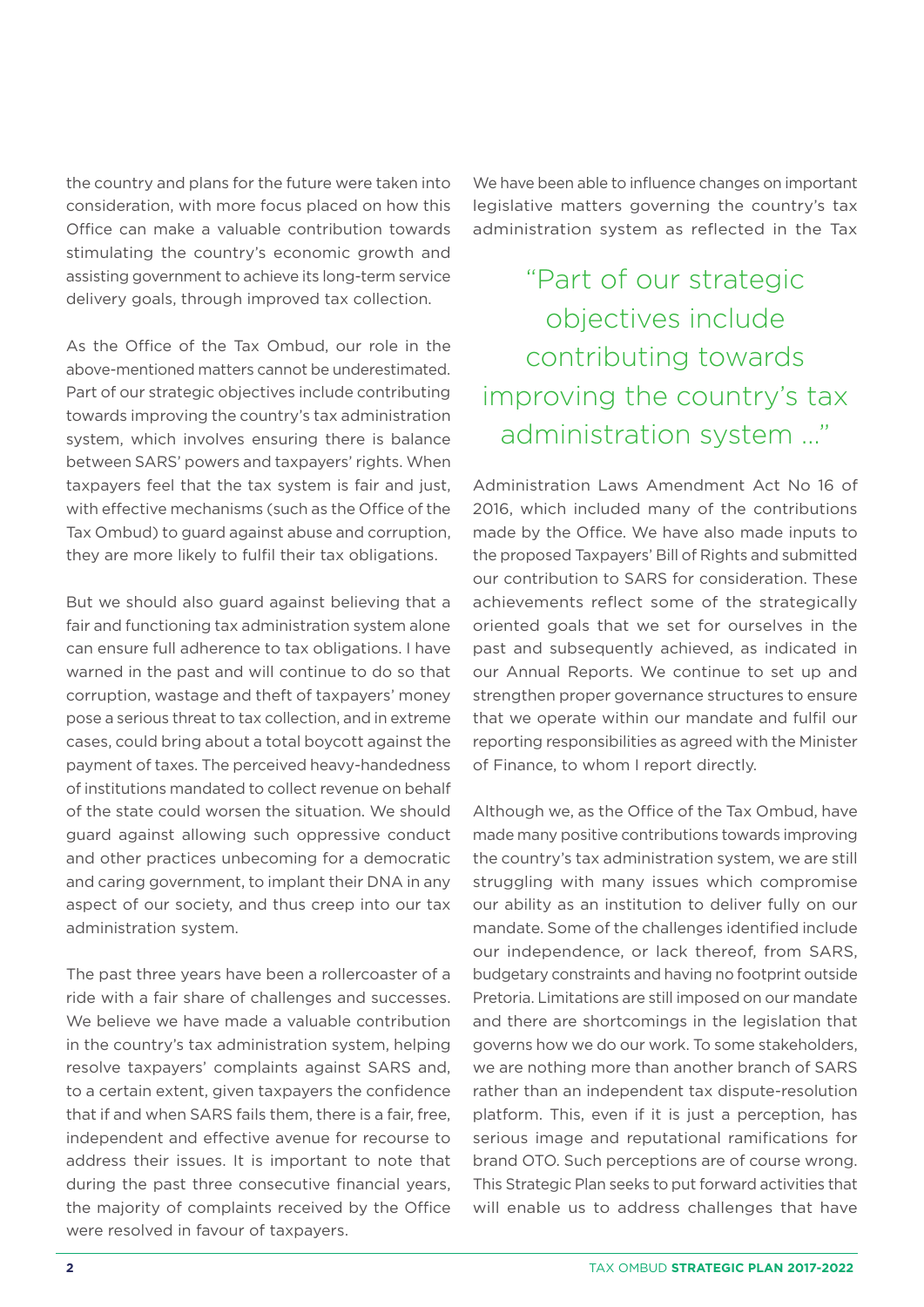emerged during our formative years. Some of these were identified as we executed our duties, and others highlighted by the taxpayers we serve and other stakeholders. It is clear that by further amending the Tax Administration Act, which governs our Office, could go a long way towards resolving many of the challenges facing the organisation regarding its total independence from SARS, limitations to the mandate and restrictions on the cases that the Office can investigate.

We have identified four strategic objectives which revolve around the four pillars of accountability: independence, efficacy, security and confidentiality. These strategically oriented objectives focus on addressing many of the challenges we face and serve as a compass on the direction we want to take and what we want to achieve in the next five years.

In summary, our strategy going forward talk to numerous issues which, among others, include the need to be more customer-centric and to address the inadequate levels of awareness and understanding among taxpayers about SARS' complaints process and procedures, which leads to taxpayers submitting complaints prematurely to the OTO. Our Strategic Plan also deals with poor public penetration due to a non-existent footprint outside Gauteng and the everincreasing demand for OTO services. This, coupled with a constrained budget, limits the Office's ability to recruit adequately, and is another challenge the Strategic Plan seeks to address.

As we look forward to the next five years, we envisage an OTO with a modernised complaints

management system, in line with evolving technological advancements, and a focus on streamlining governance and risk frameworks to improve compliance and reporting. By then, the Office would also have come to a conclusion about the feasibility of expanding our footprint throughout the country, and would have an extensive communications outreach programme, creating much-needed awareness about our Office and how the services offered can be utilised.

With the support of our stakeholders, a sound governance structure and an ambitious Strategic Plan, we are confident of success and of providing a service that all our stakeholders, including our

> "We will remain resolute in the pursuit of excellence ..."

government and the taxpayers we are mandated to assist, can be proud of. We remain patriotic to our country and committed to inspiring confidence in the tax administration system, at the same time protecting the rights of taxpayers. We will remain resolute in the pursuit of excellence and will execute our duties without fear or favour.

Mugpp

**JUDGE BERNARD NGOEPE** TAX OMBUD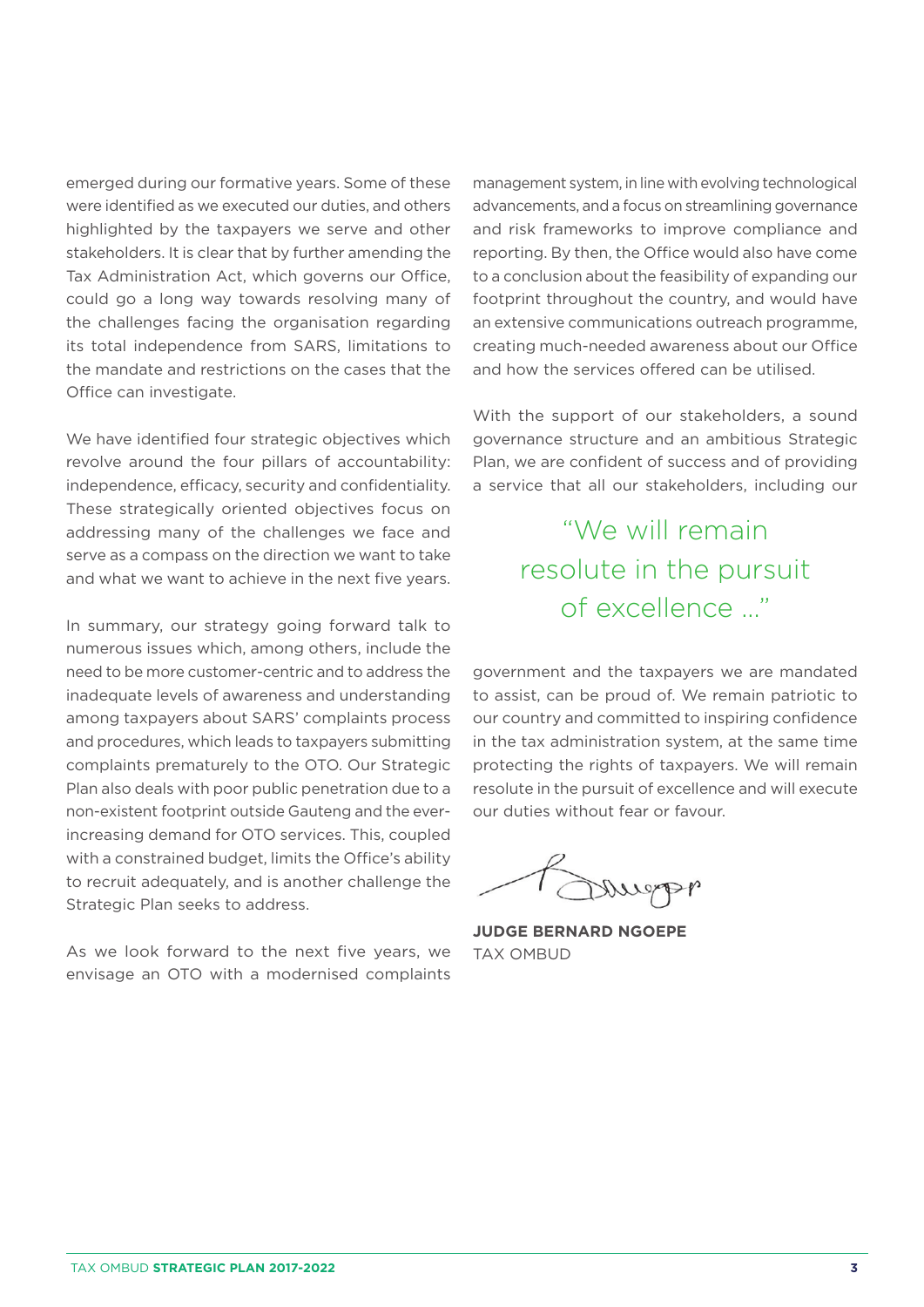# **3. OVERVIEW BY THE** CHIEF EXECUTIVE OFFICER



**ADVOCATE ERIC MKHAWANE** CHIEF EXECUTIVE OFFICER

"... we are introducing a complainants' survey to gauge the satisfaction levels of taxpayers who lodge complaints."

As the operational arm of the Office of the Tax Ombud, the CEO's office has great appreciation for the value of strategic planning in ensuring that time, skills and funding are spent on activities that will have the greatest impact on service delivery to taxpayers. The Strategic Plan 2017-2022 clearly outlines what priorities, challenges and opportunities lie ahead in the next five years, what initiatives and interventions should receive the greatest attention, and how our internal operations should be structured and run to support the best possible results.

An important feature of the Strategic Plan 2017-2022 is the emphasis placed on obtaining feedback from our stakeholders to ascertain their perceptions of the Office. To this end, we plan to conduct our first taxpayer survey in 2017. It will set a baseline for future

taxpayer surveys, which will then be conducted every two years, focusing on matters such as taxpayers' awareness of the Office and our services, and their perceptions of the Office as an independent entity.

Similarly, in the interests of ongoing service improvement, we are introducing a complainants' survey to gauge the satisfaction levels of taxpayers who lodge complaints. In addition to this qualitative assessment of the Office's services, we will be paying close attention to quantitative measures such as the percentage of complaints successfully lodged the first time and the percentage of cases handled within the agreed turnaround times. Efficiency measures such as the average cost per complaint will also be introduced and targets set for reducing these costs. This will be critical given the expected escalation in the number of complaints received.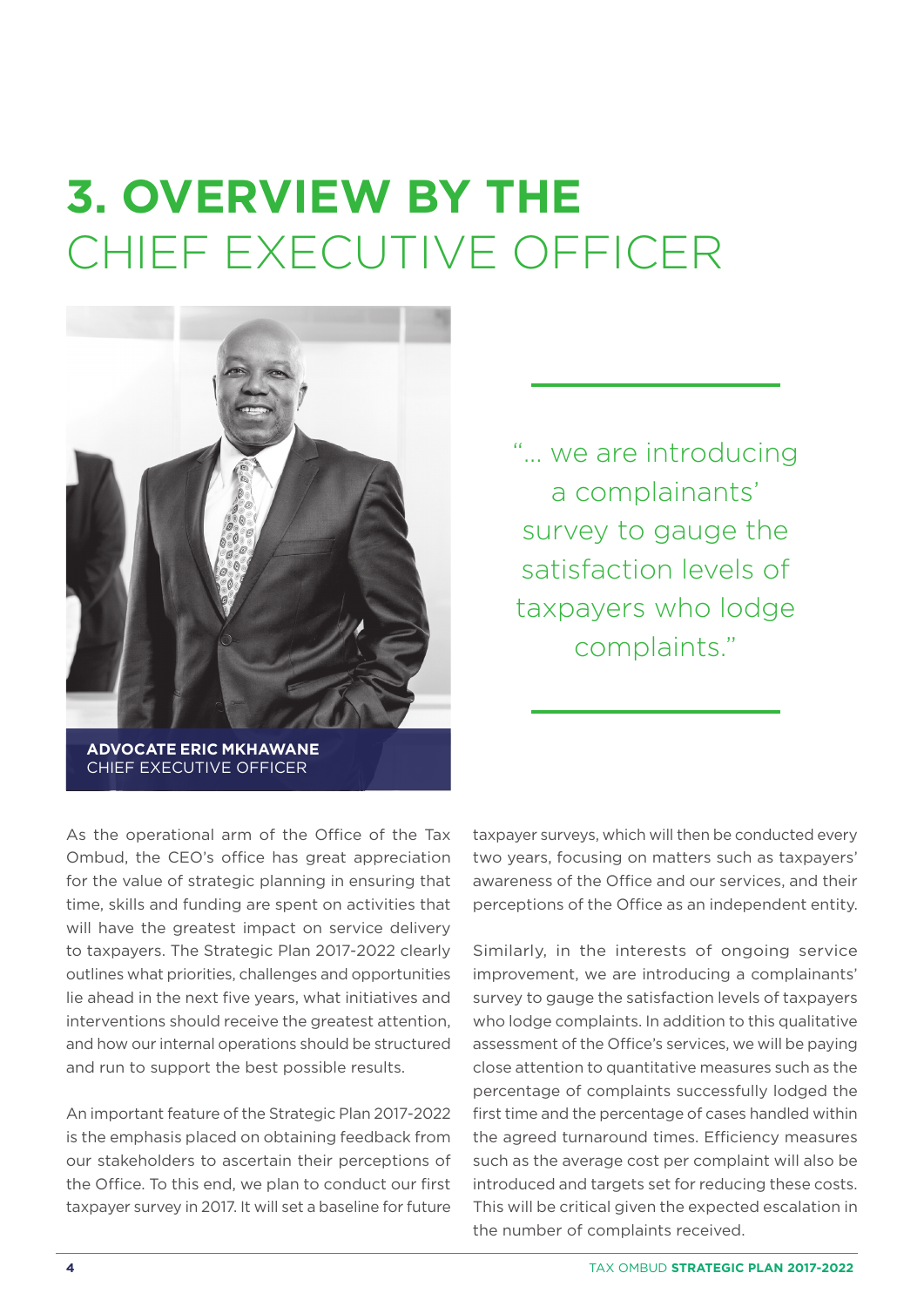Indeed, in the coming years we anticipate steady increases in the demand for the Office's services as a result of our efforts in communications and outreach, and as progress is made in reaching taxpayers who are not yet aware of the Office's existence. Our plans to consider extending the Office's geographical footprint, now limited to Pretoria, should also give impetus to the growth in demand for our services. Against this background, it will be imperative for the Office to handle more complaints just as efficiently - if not even more so - than when the number of complaints was still relatively low.

As demand for the Office's service grows, we are committed to maintaining the highest levels of efficiency and to addressing challenges impeding our ability to execute our mandate. In this context, our priorities are to scrutinise and review our processes to enhance taxpayers' experience, build the capacity of the Office's employees and address institutional independence.

The input of SARS is a crucial part of the complaints resolution process and the more responsive it is to the recommendations that come through from the Office of the Tax Ombud, the more credibility the tax administration system will have in the eyes of taxpayers. For this reason, establishing governance and operational processes with SARS is prominently addressed in our Strategic Plan for 2017-2022.

In essence, this plan is the roadmap the Office will be using to ensure each and every member of our small but skilled workforce understands the strategic direction we are taking, and plays his or her part in fulfilling the Office's mandate as a free, fair and impartial recourse channel for taxpayers. Every member of the team has an important contribution to make in helping to build taxpayers' confidence in the country's tax system, with the ultimate aim of building a more robust culture of tax compliance and resilient South African economy.

**ADVOCATE ERIC MKHAWANE** CHIEF EXECUTIVE OFFICER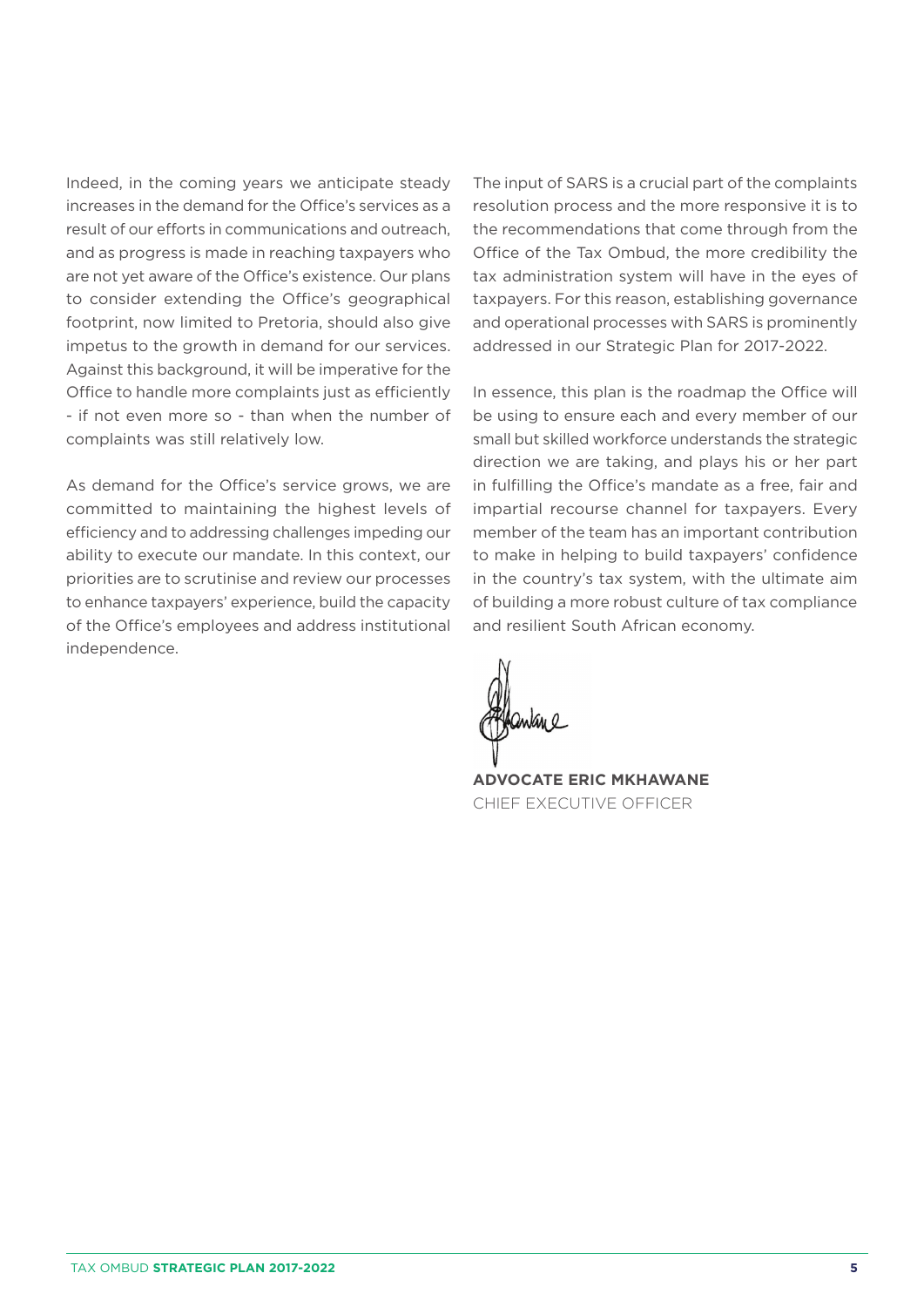# **4. OFFICIAL** SIGN-OFF

#### **It is hereby certified that this Strategic Plan:**



was developed by the management of the Office of the Tax Ombud under the guidance of the Minister of Finance

takes into account all the relevant policies, legislation and other mandates for which the Office of the Tax Ombud is responsible

accurately reflects the strategic outcome-oriented goals and objectives which the Office of the Tax Ombud will endeavour to achieve over the period 2017-2022.

**ADVOCATE ERIC MKHAWANE** CHIEF EXECUTIVE OFFICER

report

**JUDGE BERNARD NGOEPE** TAX OMBUD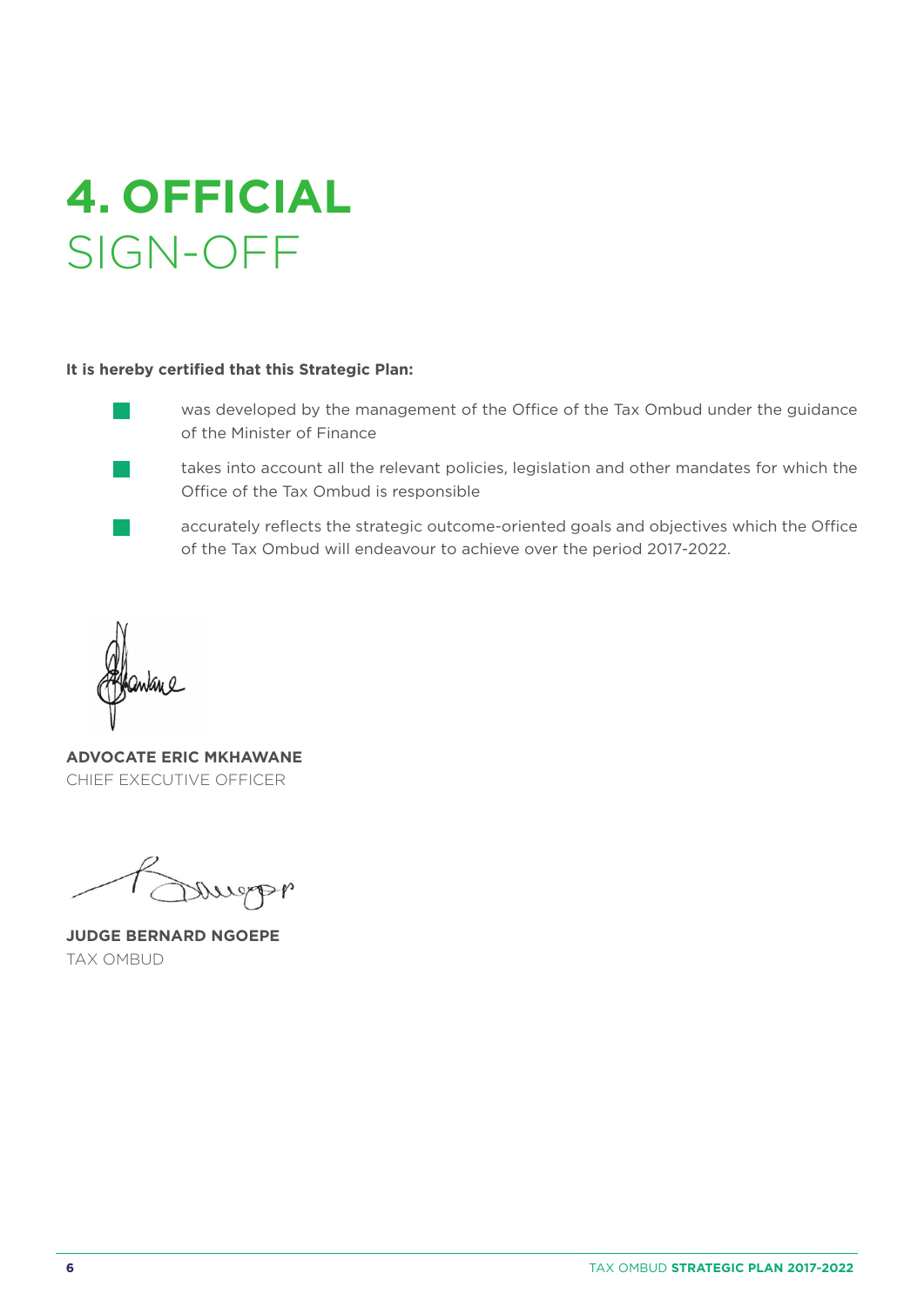# **5. PART A:** STRATEGIC OVERVIEW

# **VISION**

To strengthen taxpayers' trust and confidence in tax administration

# **MISSION**

To be an efficient, independent, impartial and fair redress channel for taxpayers

# **VALUES**

**ACCOUNTABILITY:** Taxpayers are entitled to a rational and fair reason for decisions and actions taken.

**INDEPENDENCE:** In dealing with taxpayers' complaints, the Tax Ombud operates independently of SARS.

**EFFICIENCY:** The Office of the Tax Ombud ensures that all taxpayers' complaints are resolved promptly and efficiently.

**FAIRNESS:** The Tax Ombud acts in fairness at all times.

**CONFIDENTIALITY:** The Office of the Tax Ombud holds all communications with taxpayers in strict confidence unless authorised otherwise by the taxpayer.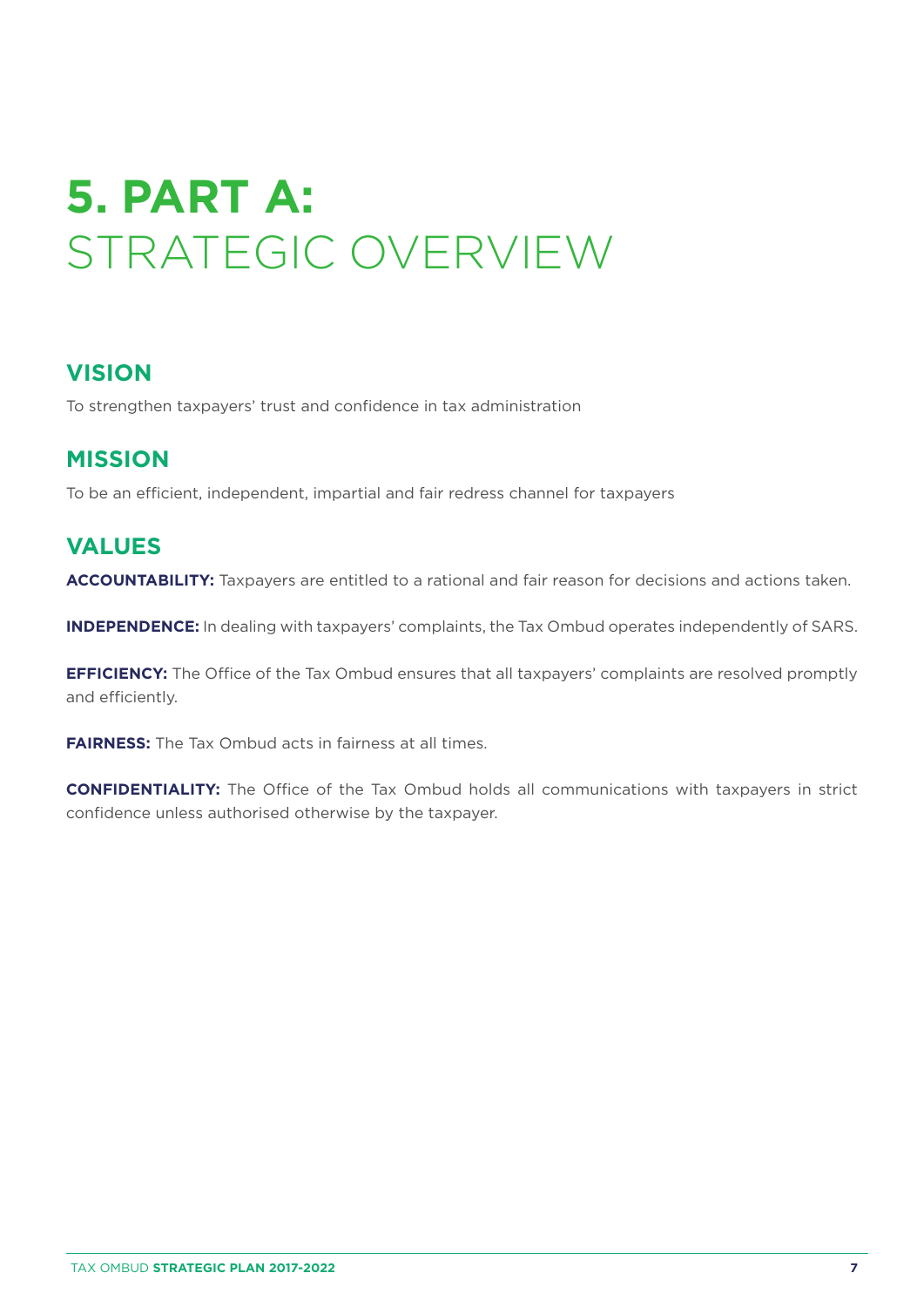# **LEGISLATIVE AND OTHER MANDATES**

## **THE OFFICE OF THE TAX OMBUD OPERATES UNDER A LEGISLATIVE AND CONSTITUTIONAL MANDATE.**

Constitutional mandate: In terms of s195 of the Constitution of the Republic Act 108 of 1996, public administration must be governed by the democratic values and principles enshrined in the Constitution, including a high standard of professional ethics; efficient, economic and effective use of resources; provision of impartial, fair and equitable service; transparency and accountability. As an agent of public administration, the South African Revenue Service (SARS), the subject of the OTO's oversight, is bound by this Constitutional Mandate. The Office of the Tax Ombud is equally bound by the Constitutional Mandate.

## **LEGISLATIVE MANDATE: TAX ADMINISTRATION ACT, NO 28 OF 2011**

The Office of the Tax Ombud was established in terms of sections 14 and 15 of the Tax Administration Act, 28 of 2011 (Tax Administration Act). The Office of the Tax Ombud was established in October 2013 and launched by the Minister of Finance in April 2014. The Tax Ombud reports to the Minister of Finance as the executive authority. In terms of the relevant legislation, the Tax Ombud submits the Strategic Plan, Annual Performance Plan and Annual Report to the Minister, who must table these in the National Assembly.

## **Section 16(1) of the Act spells out the Ombud's mandate as being to:**

a) Review and address any complaint by a taxpayer regarding a service matter or a procedural or administrative matter arising from the application of the provisions of a Tax Act by SARS; and

b) Review, at the request of the Minister or at the initiative of the Tax Ombud with the approval of the Minister, any systemic and emerging issue related to a service matter or the application of the provisions of this Act or procedural or administrative provisions of a Tax Act.

## **SECTION 16(2):**

## **In discharging his or her mandate, the Tax Ombud must:**

- Review a complaint and, if necessary, resolve it through mediation or conciliation;
- Act independently in resolving a complaint
- Follow informal, fair and cost-effective procedures in resolving a complaint;
- Provide information to a taxpayer about the mandate of the Tax Ombud and the procedure for pursuing a complaint;
- Facilitate access by taxpayers to complaint resolution mechanisms within SARS to address complaints; and
- Identify and review systemic and emerging issues related to service matters or the application of the provisions of this Act or procedural or administrative provisions of a Tax Act that impact negatively on taxpayers.

### **REVIEW OF A COMPLAINT**

In terms of section 18 of the Tax Administration Act, the Tax Ombud may review any issue within the Tax Ombud's mandate on receipt of a request from a taxpayer.

### **The Tax Ombud may—**

- a) Determine how a review is to be conducted; and
- b) Determine whether a review should be terminated before completion.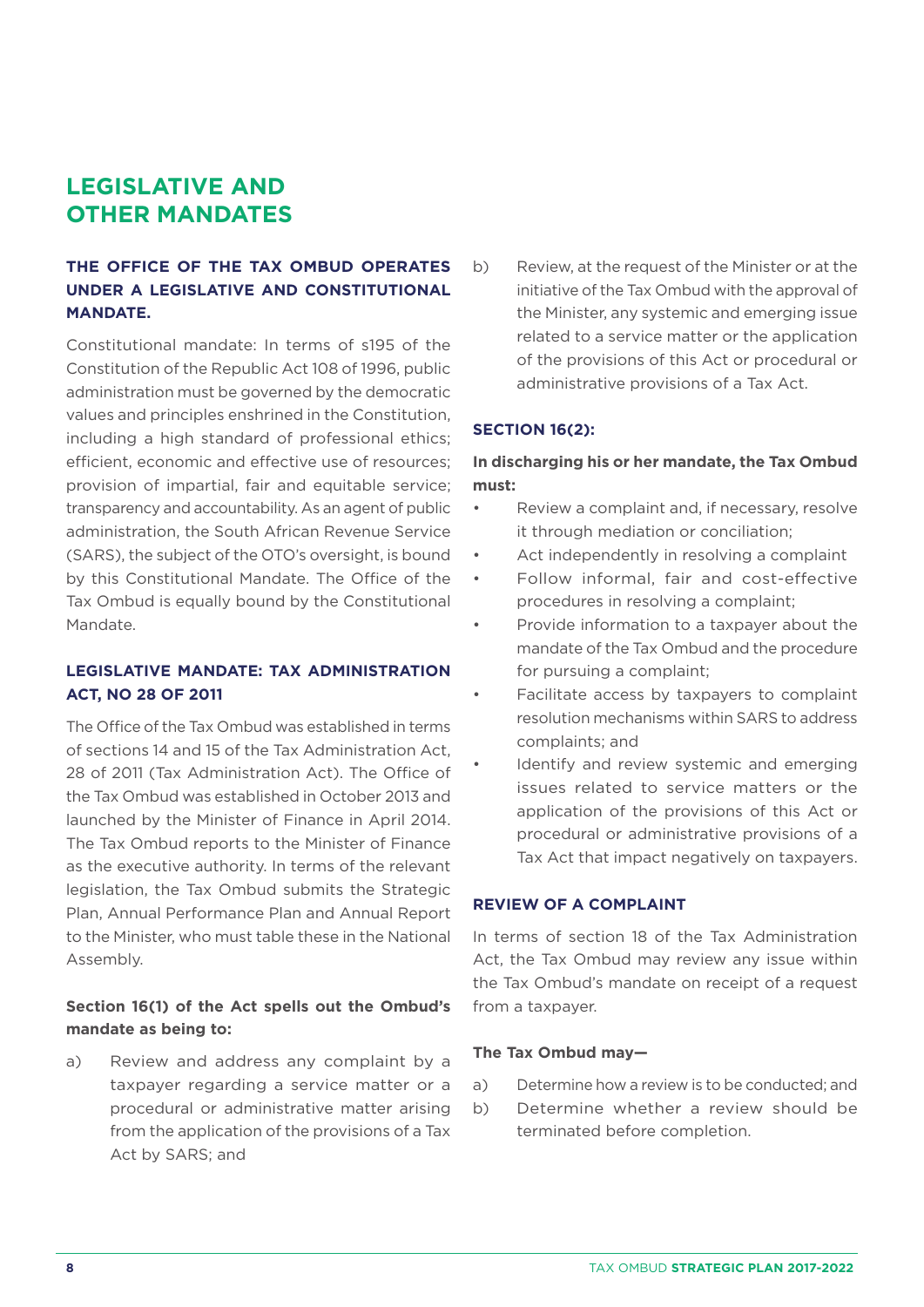### **In exercising the discretion set out in subsection 2, the Tax Ombud must consider such factors as:**

- a) The age of the request or issue;
- b) The amount of time that has elapsed since the requester became aware of the issue;
- c) The nature and seriousness of the issue;
- d) The question of whether the request was made in good faith; and
- e) The findings of other redress mechanisms with respect to the request.

The Tax Ombud may only review a request if the requester has exhausted the available complaints resolution mechanisms in SARS, unless there are compelling circumstances for not doing so.

## **To determine whether there are compelling circumstances, the Tax Ombud must consider factors such as whether:**

- a) The request raises systemic issues;
- b) Exhausting the complaints resolution mechanisms will cause undue hardship to the requester; or
- c) Exhausting the complaints resolution mechanisms is unlikely to produce a result within a period of time that the Tax Ombud considers reasonable.

The Tax Ombud must inform the requester of the results of the review or any action taken in response to the request, but at the time and in the manner chosen by the Tax Ombud.

### **LIMITATIONS ON AUTHORITY**

**In terms of section 17 of the Tax Administration Act, the Tax Ombud may not review the following:**

- a) Legislation or tax policy;
- b) SARS policy or practice generally prevailing,

other than to the extent that it relates to a service matter or a procedural or administrative matter arising from the application of the provisions of a Tax Act by SARS;

- c) A matter subject to objection and appeal under a Tax Act, except for an administrative matter relating to such objection and appeal; and
- d) A decision of, proceeding in or matter before the tax court.

#### **RESOLUTIONS AND RECOMMENDATIONS**

**Section 20 of the Tax Administration Act sets out how the resolutions and recommendations of the Tax Ombud are dealt with:**

- 1. The Tax Ombud must attempt to resolve all issues within the Tax Ombud's mandate at the level at which they can most efficiently and effectively be resolved and must, in so doing, communicate with SARS officials identified by SARS.
- 2. The Tax Ombud's recommendations are not binding on taxpayers or SARS, but if not accepted by a taxpayer or SARS, reasons for such a decision must be provided to the Tax Ombud within 30 days of notification of the recommendations and may be included by the Tax Ombud in a report to the Minister or Commissioner under section 19.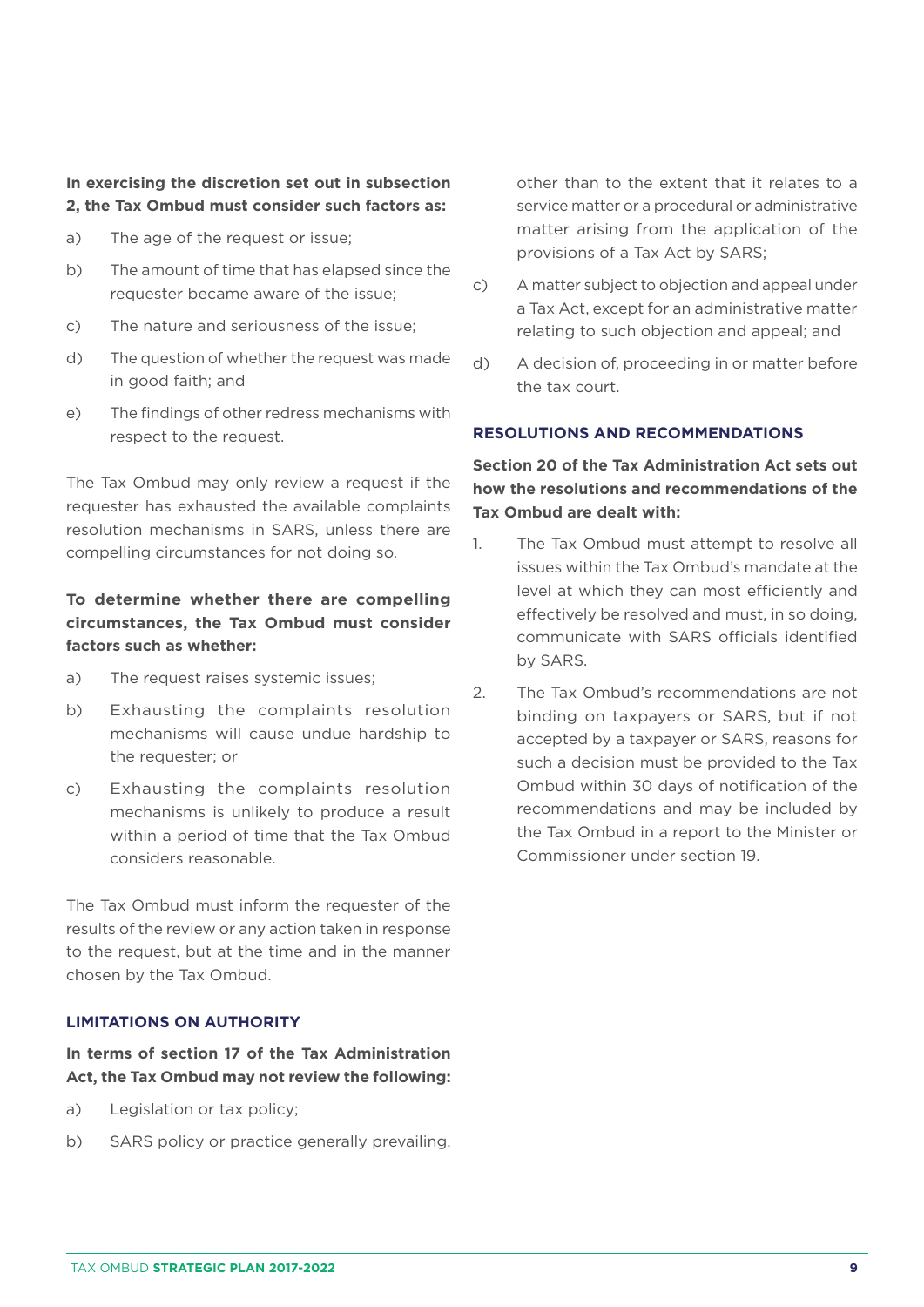# **SITUATIONAL ANALYSIS**

#### **PERFORMANCE ENVIRONMENT**

An environmental scan, utilising the Political, Environment, Social, Technological and Legal (PESTEL) and Strength, Weakness, Opportunities and Threats (SWOT) frameworks, has highlighted the dynamic nature of the environment in which the OTO operates, the many challenges that need to be overcome and the opportunities that can be seized, in order to fulfil its vision of building trust and confidence in the tax administration system.

Politically and economically, the increasing levels of transparency and corporate governance expected by the public and taxpayers must be addressed through continued high levels of corporate governance. Governance arrangements must take cognisance of the likelihood that tightening fiscal conditions will increase the demand for the OTO's services. and that the OTO must nevertheless maintain the highest levels of efficiency.

Social and technological dimensions have shown an interesting convergence, with increased national communications connectivity and the resulting uptake in digital technology providing opportunities to increase awareness and accessibility through social media and eChannels. On the other hand, this has also created risks that need to be managed; including social media brand perception and the evolving threat of cybercrime in relation to the confidentiality of information and communications.

From a legislative perspective, the opportunity for mandate amendments to deliver structural independence from SARS is seen as an opportunity to increase the taxpayers' perception of independence and in turn build trust and confidence in the tax administration system.

## **POLITICAL**

- Change in leadership and/or tax policy may change the approach to tax recoveries. A more "aggressive" approach, as evidenced in the current fiscal climate, is likely to result in higher demand for services from the OTO.
- As opposition parties grow in strength, they will demand increasing levels of tax administration transparency, accountability and governance. This requires the OTO to be impartial and independent at all times, and to exhibit the highest levels of corporate governance.

### **ECONOMIC**

The average citizen and business is being challenged by significant levels of inflation, low levels of economic growth and economic policy uncertainty.

## **This will impact on the OTO in a number of ways:**

- Increasing public interest in tax administration and public expenditure, requiring the OTO to maintain exceptional transparency and corporate governance.
- A high probability of dispute volumes increasing as citizens and businesses seek to minimise their tax burden.
- The public and private sectors seek to grow the South African economy significantly through entrepreneurship and small business development. Many new entrants to the formal economy may have a limited understanding of the tax administration system, which may also result in dispute volumes increasing.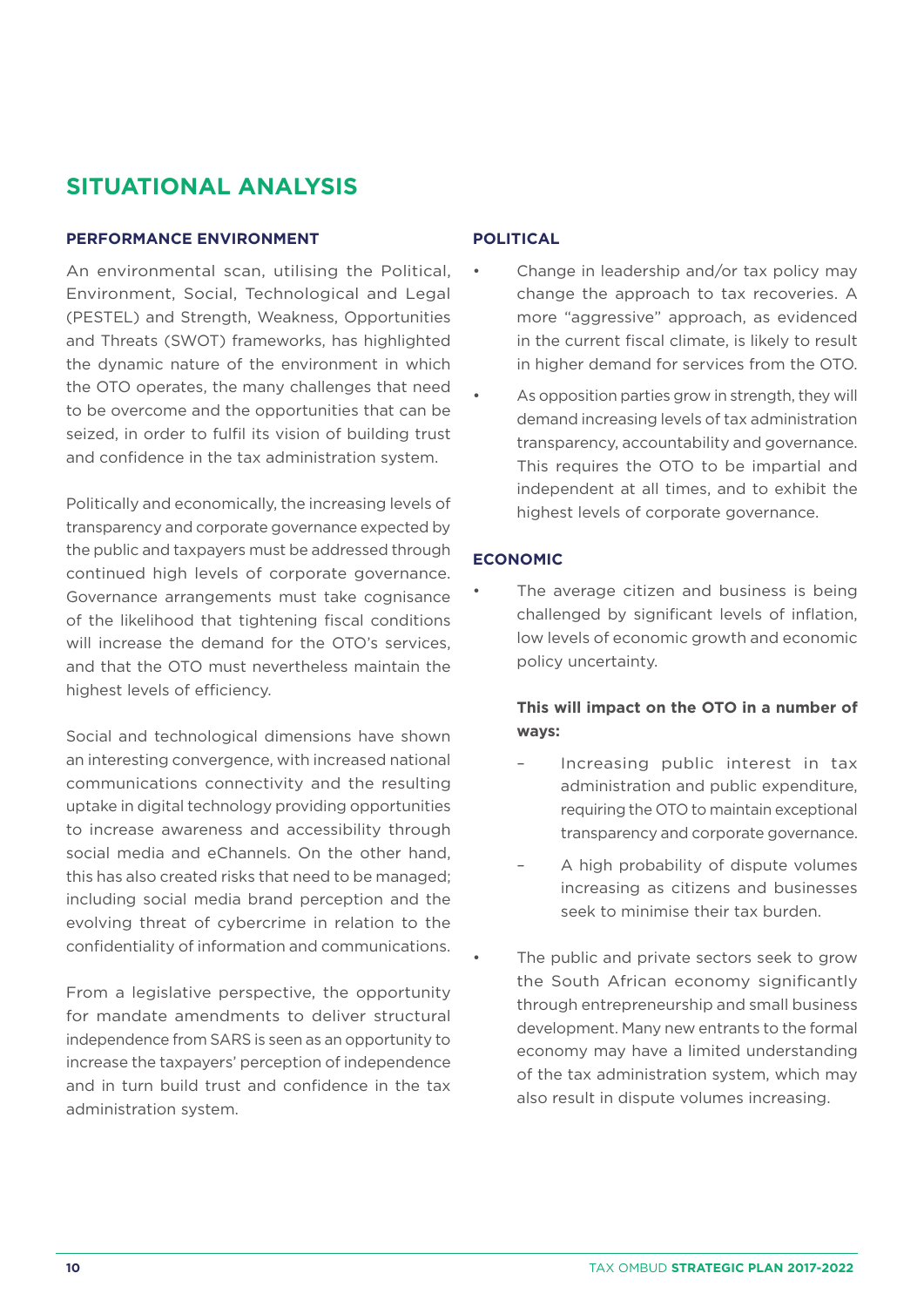• Increasing strain on the South African fiscus also means financial resources will continue to be constrained. As such the operations of the Tax Ombud will require ongoing optimisation to ensure maximum efficiency.

#### **SOCIAL**

Taxpayers are expecting easier accessibility when dealing with government and its associated administrative agencies.

### **In particular they are demanding a customercentric approach that includes:**

- Easy access via the web, either through a portal or web application
- Simple processes that require minimal information, all accessible online
- Continuous and instantaneous feedback on process status
- An ability to engage with knowledgeable agents who can resolve queries at the first point of contact
- Quick turnaround times.
- However, in contrast to the above, the complexity and unfamiliarity of tax administration for many requires a personal approach in order to build understanding and trust, and in turn confidence in the tax administration system.

### **TECHNOLOGY**

- Taxpayers are becoming increasingly comfortable engaging electronically, via multiple channels, which creates opportunities to extend access via eChannels.
- Social media is allowing quality of service to be reported on immediately, and bad brand

publicity can go viral almost instantly. The OTO will need to be equipped to maximise the impact of social media and have strategies in place to manage bad publicity.

- The growing use of eChannels is also increasing the opportunities for cybercrime, and will require the OTO to respond by ensuring appropriate levels of electronic security.
- Cloud-based computing, VOIP and video communication services such as Skype will also provide opportunities for improved accessibility to taxpayers, and potentially for different working practices among staff. Such services would allow for increased flexibility such as home working, extended operating hours or face-to-face services via eChannels.

#### **ENVIRONMENTAL**

- Owing to many of the socio-economic factors listed above, taxpayers are increasingly using tax practitioners to resolve disputes. In general these practitioners are highly trained specialists, frequently from a tax administration background.
- Accordingly, tax practitioners are an important customer segment that requires the same customer-centric approach, but will be even more demanding of technical excellence and speed of response.

### **LEGISLATION**

- It is possible that a change in legislation may favour structural independence of the OTO and improved accountability on the part of SARS.
- Increasing public interest in law-making provides an opportunity for the OTO to promote independence and trust.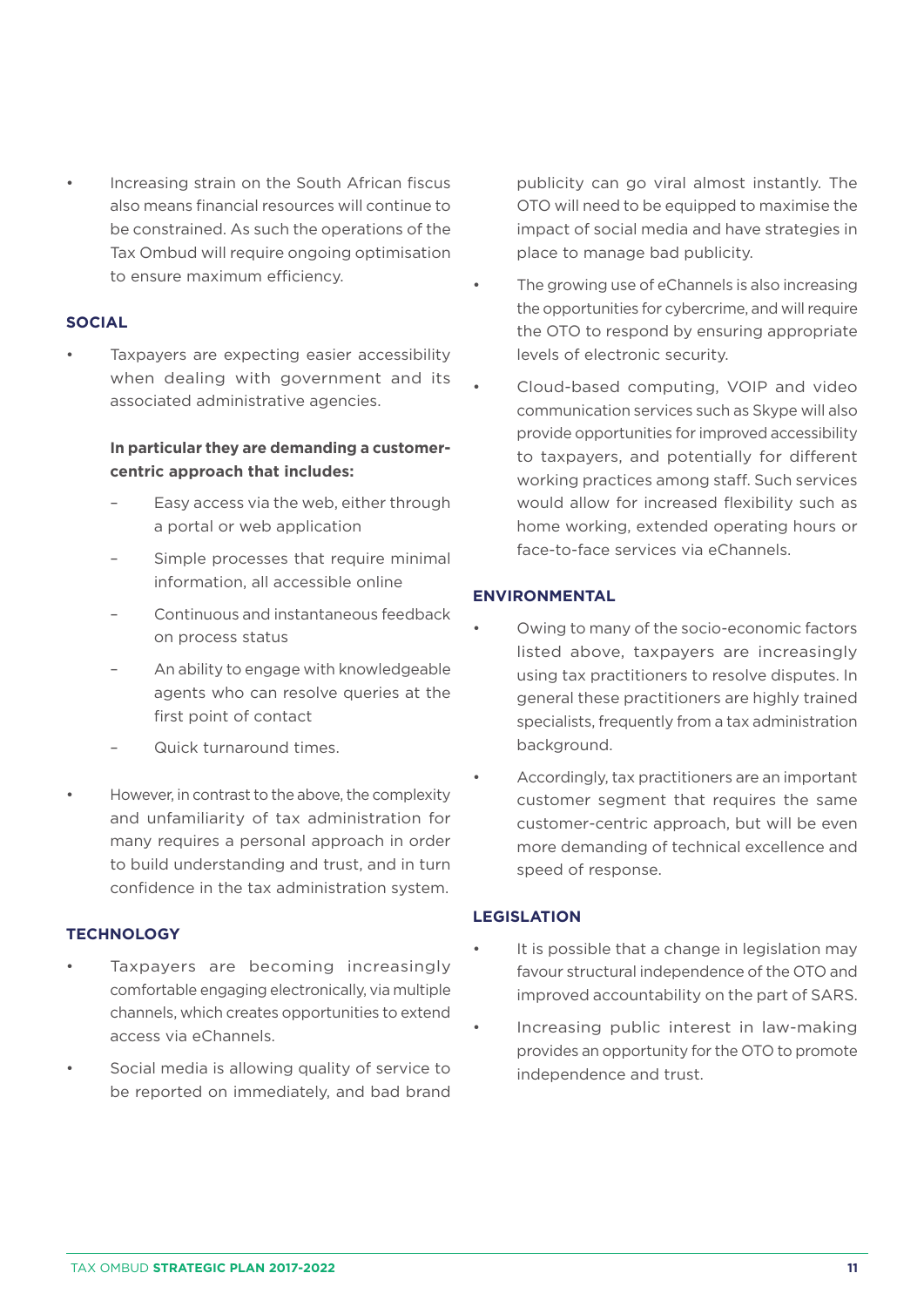#### **EXTERNAL THREATS**

In addition to the factors and trends described above, a number of specific external threats are noteworthy as they are outside the direct control and influence of the OTO, and would have a material impact on building trust and confidence in the tax administration system.

- 1. Delays by SARS in providing feedback on taxpayer complaints to the OTO within a stipulated timeframe materially diminish taxpayers' confidence in the tax administration system.
- 2. Lack of awareness and understanding among taxpayers about SARS' complaints process and procedures leads to taxpayers submitting complaints prematurely to the Office of the Tax Ombud, creating significant work for the OTO and delaying the resolution of genuine complaints; frequently, this results in taxpayer frustration and the perception of an unresponsive Ombud.
- 3. The growing prevalence of social media is dramatically increasing the risk of wrong or inaccurate perceptions being created about the OTO through social media platforms, again undermining trust and confidence.
- 4. The rapidly evolving threat of cybercrime will mean that the OTO will regularly require assurance that its systems, processes and policies are suitably configured to minimise the risk of confidentiality breaches, and that funding will be needed to address identified weaknesses. A single breach may destroy the reputation of the OTO.
- 5. With increasing public awareness, tightening fiscal conditions and the improved reputation of the OTO, the good complaint resolution track record of the OTO volumes are likely to dramatically increase over the next three years. As a new organisation, the history of complaint volumes is limited and potentially unrepresentative of the new reality in which we are now operating. Accordingly, a major operational risk is a significant increase in complaints volumes, resulting in longer turnaround times and a drop in confidence and trust.
- 6. The ongoing association and identification with SARS is seen as a significant strategic risk, as it conflicts with the perception of independence and reduces the likelihood of building trust and confidence in the tax administration system.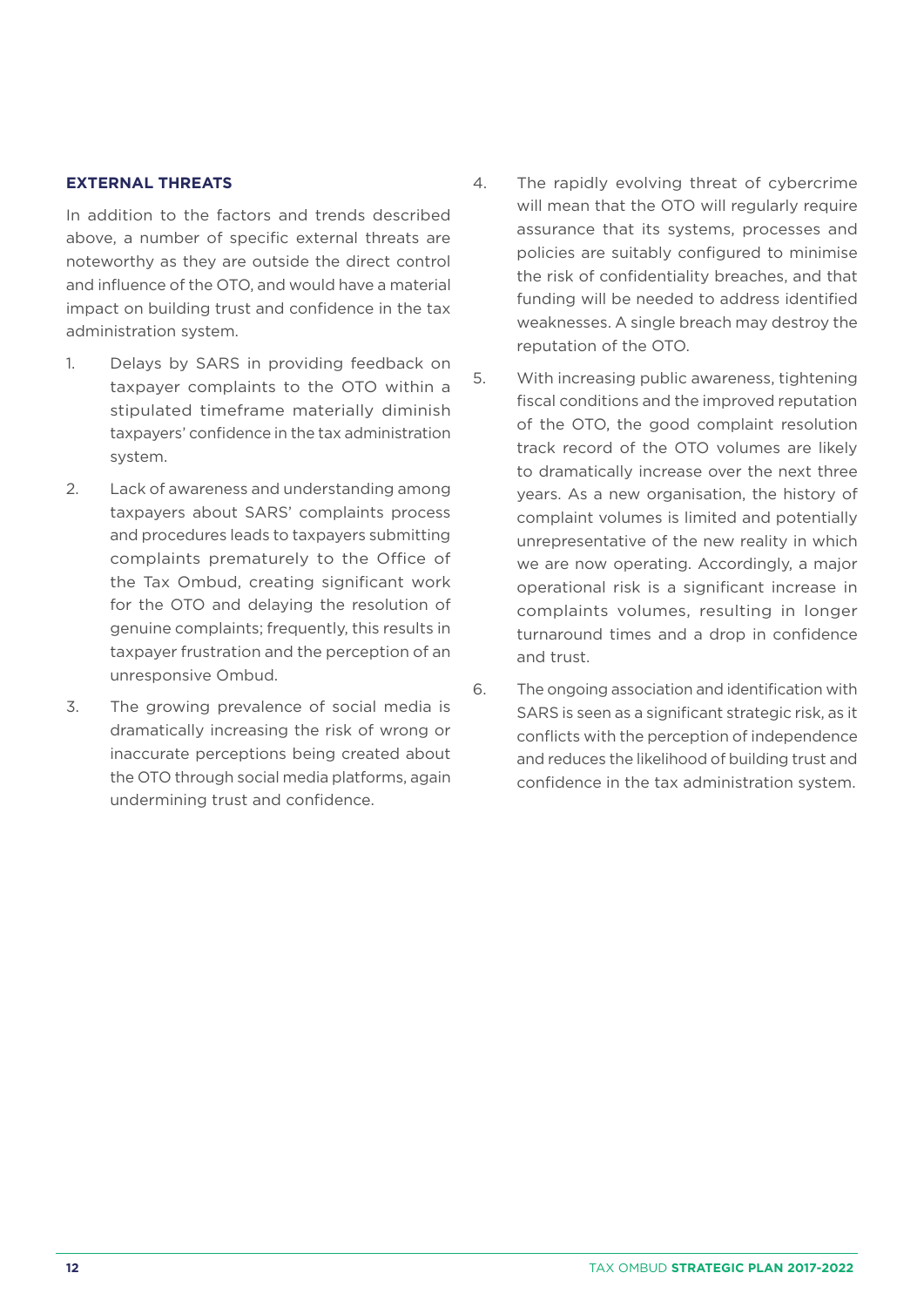# **ORGANISATIONAL ENVIRONMENT**

### **INSTITUTIONAL CAPACITY**

The institutional capacity of the OTO is currently strong in the context of a recently formed organisation that has been focusing on establishing processes and a staff complement.

#### **Specific highlights include:**

- 1. Strong brand
- 2. Strong leadership with a good reputation
- 3. Service-oriented organisation that provides efficient service
- 4. Ability to assist taxpayers in understanding their rights and meeting their tax obligations
- 5. Good relationships and collaboration with major stakeholders, including public and private sector groups, and SARS
- 6. Highly motivated staff
- 7. An enabling culture conducive for growth
- 8. Solid organisational structure
- 9. Strong internal processes, systems and infrastructure, effectively utilising SARS when appropriate.

However, to successfully build trust and confidence in the tax administration system, a number of internal challenges need to be addressed in the near term.

- Institutional independence (operational and structural) is required for the OTO to be seen as truly independent, and to support the building of trust and confidence in OTO and in turn in the tax administration system.
- The organisational mandate requires extending. A study needs to be done to determine whether the mandate of the Ombud should be extended to, for instance, assist taxpayers in distress with the revenue authority or provide redress to taxpayers as a result of poor service in line with other jurisdictions.
- Commensurate with all the above, sufficient funding is required to deal with the increased complaints volumes that will arise as more taxpayers and tax professionals become aware of the OTO and have increasing confidence that their complaints will be addressed impartially and quickly.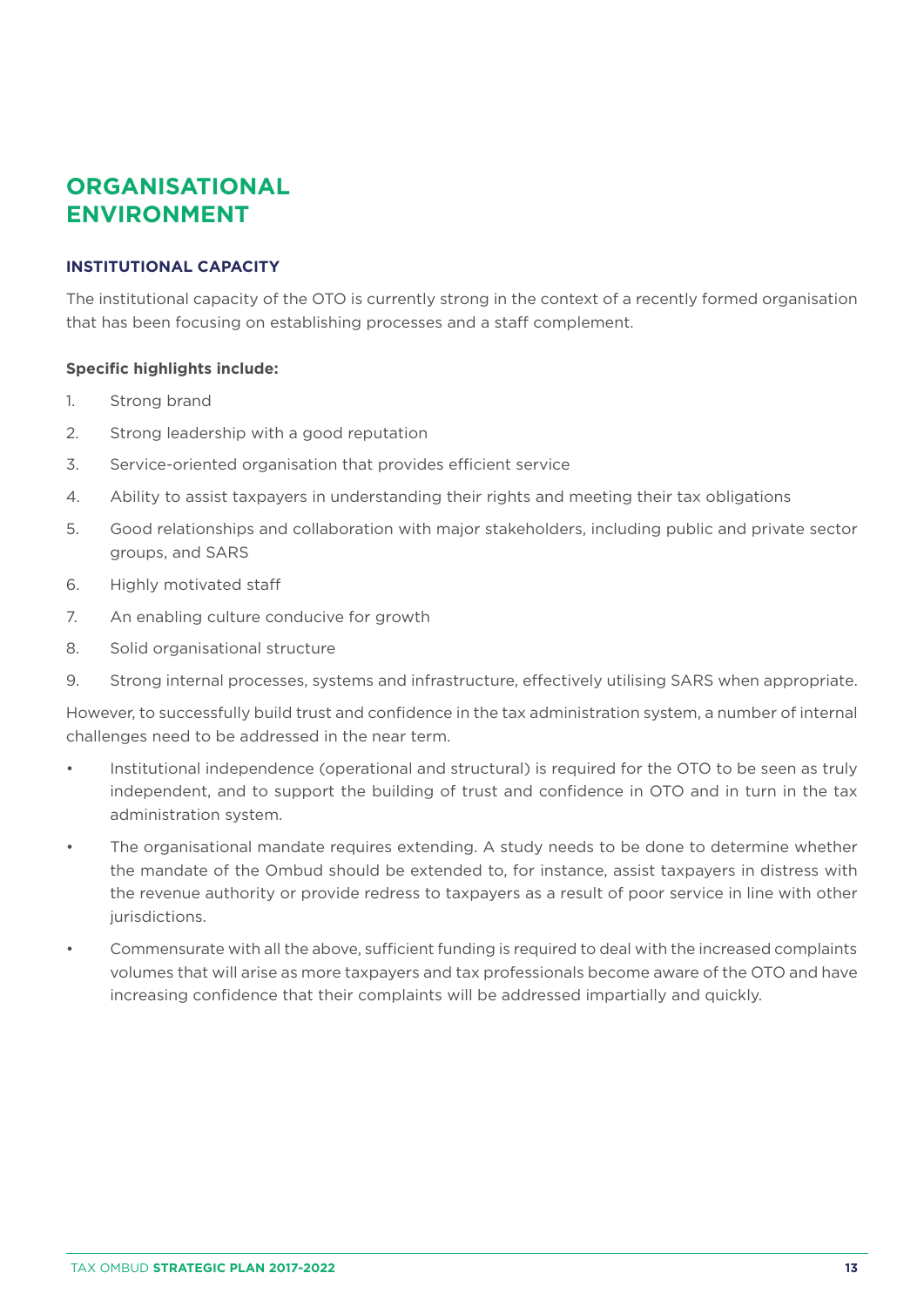# **STRATEGIC OUTCOME-ORIENTED GOALS**

The vision of the Office of the Tax Ombud is to strengthen taxpayers' trust and confidence in tax administration by providing an impartial mechanism for dispute resolution. In order to achieve trust and confidence, four strategic goals have been identified.

| By becoming truly independent, structurally and operationally,<br><b>INDEPENDENCE</b><br>it will be possible to limit the risk of perceived bias.<br>Structurally independent Tax Ombud<br><b>EFFICACY</b><br>The objective is to become truly taxpayer-centric by providing<br>Prompt and efficient resolution of<br>a consistently high-quality service at no cost to the taxpayer,<br>with specific attention to:<br>complaints<br>Consistently achieving a taxpayer service promise;<br>$\bullet$<br>Meeting the specific needs of taxpayer segments<br>$\bullet$<br>(practitioners, individuals, businesses, corporates);<br>Enabling taxpayers to access services through the<br>$\bullet$<br>channel of their choice;<br>Engaging taxpayers through easy-to-understand,<br>$\bullet$<br>simple, transparent and quick processes;<br>Ensuring all complainants (whether their complaints<br>$\bullet$<br>are valid or not) trust the tax administration system;<br>Ensuring staff are customer-oriented, technically<br>$\bullet$<br>proficient and professional; and<br>Adopting technologies that make processes easy and<br>$\bullet$<br>convenient for taxpayers and staff.<br>SECURITY AND CONFIDENTIALITY<br>It is vital to continuously address the evolving threats<br>All information is secure and treated in<br>associated with ensuring information and communication | <b>ACCOUNTABILITY</b><br>Rational and fair application of the tax<br>administration process | It is important to continuously provide rational and fair<br>reasons for recommendations and action taken, while also<br>ensuring that complainants understand the rationale, and<br>feel that the process has provided sufficient opportunity for<br>their case to be reviewed fairly and impartially. |  |  |  |  |
|-----------------------------------------------------------------------------------------------------------------------------------------------------------------------------------------------------------------------------------------------------------------------------------------------------------------------------------------------------------------------------------------------------------------------------------------------------------------------------------------------------------------------------------------------------------------------------------------------------------------------------------------------------------------------------------------------------------------------------------------------------------------------------------------------------------------------------------------------------------------------------------------------------------------------------------------------------------------------------------------------------------------------------------------------------------------------------------------------------------------------------------------------------------------------------------------------------------------------------------------------------------------------------------------------------------------------------------------------------------------------------------------|---------------------------------------------------------------------------------------------|---------------------------------------------------------------------------------------------------------------------------------------------------------------------------------------------------------------------------------------------------------------------------------------------------------|--|--|--|--|
|                                                                                                                                                                                                                                                                                                                                                                                                                                                                                                                                                                                                                                                                                                                                                                                                                                                                                                                                                                                                                                                                                                                                                                                                                                                                                                                                                                                         |                                                                                             |                                                                                                                                                                                                                                                                                                         |  |  |  |  |
|                                                                                                                                                                                                                                                                                                                                                                                                                                                                                                                                                                                                                                                                                                                                                                                                                                                                                                                                                                                                                                                                                                                                                                                                                                                                                                                                                                                         |                                                                                             |                                                                                                                                                                                                                                                                                                         |  |  |  |  |
|                                                                                                                                                                                                                                                                                                                                                                                                                                                                                                                                                                                                                                                                                                                                                                                                                                                                                                                                                                                                                                                                                                                                                                                                                                                                                                                                                                                         |                                                                                             |                                                                                                                                                                                                                                                                                                         |  |  |  |  |
|                                                                                                                                                                                                                                                                                                                                                                                                                                                                                                                                                                                                                                                                                                                                                                                                                                                                                                                                                                                                                                                                                                                                                                                                                                                                                                                                                                                         |                                                                                             |                                                                                                                                                                                                                                                                                                         |  |  |  |  |
|                                                                                                                                                                                                                                                                                                                                                                                                                                                                                                                                                                                                                                                                                                                                                                                                                                                                                                                                                                                                                                                                                                                                                                                                                                                                                                                                                                                         |                                                                                             |                                                                                                                                                                                                                                                                                                         |  |  |  |  |
|                                                                                                                                                                                                                                                                                                                                                                                                                                                                                                                                                                                                                                                                                                                                                                                                                                                                                                                                                                                                                                                                                                                                                                                                                                                                                                                                                                                         |                                                                                             |                                                                                                                                                                                                                                                                                                         |  |  |  |  |
|                                                                                                                                                                                                                                                                                                                                                                                                                                                                                                                                                                                                                                                                                                                                                                                                                                                                                                                                                                                                                                                                                                                                                                                                                                                                                                                                                                                         |                                                                                             |                                                                                                                                                                                                                                                                                                         |  |  |  |  |
|                                                                                                                                                                                                                                                                                                                                                                                                                                                                                                                                                                                                                                                                                                                                                                                                                                                                                                                                                                                                                                                                                                                                                                                                                                                                                                                                                                                         |                                                                                             |                                                                                                                                                                                                                                                                                                         |  |  |  |  |
|                                                                                                                                                                                                                                                                                                                                                                                                                                                                                                                                                                                                                                                                                                                                                                                                                                                                                                                                                                                                                                                                                                                                                                                                                                                                                                                                                                                         |                                                                                             |                                                                                                                                                                                                                                                                                                         |  |  |  |  |
|                                                                                                                                                                                                                                                                                                                                                                                                                                                                                                                                                                                                                                                                                                                                                                                                                                                                                                                                                                                                                                                                                                                                                                                                                                                                                                                                                                                         |                                                                                             |                                                                                                                                                                                                                                                                                                         |  |  |  |  |
|                                                                                                                                                                                                                                                                                                                                                                                                                                                                                                                                                                                                                                                                                                                                                                                                                                                                                                                                                                                                                                                                                                                                                                                                                                                                                                                                                                                         | strict confidence                                                                           | remain confidential.                                                                                                                                                                                                                                                                                    |  |  |  |  |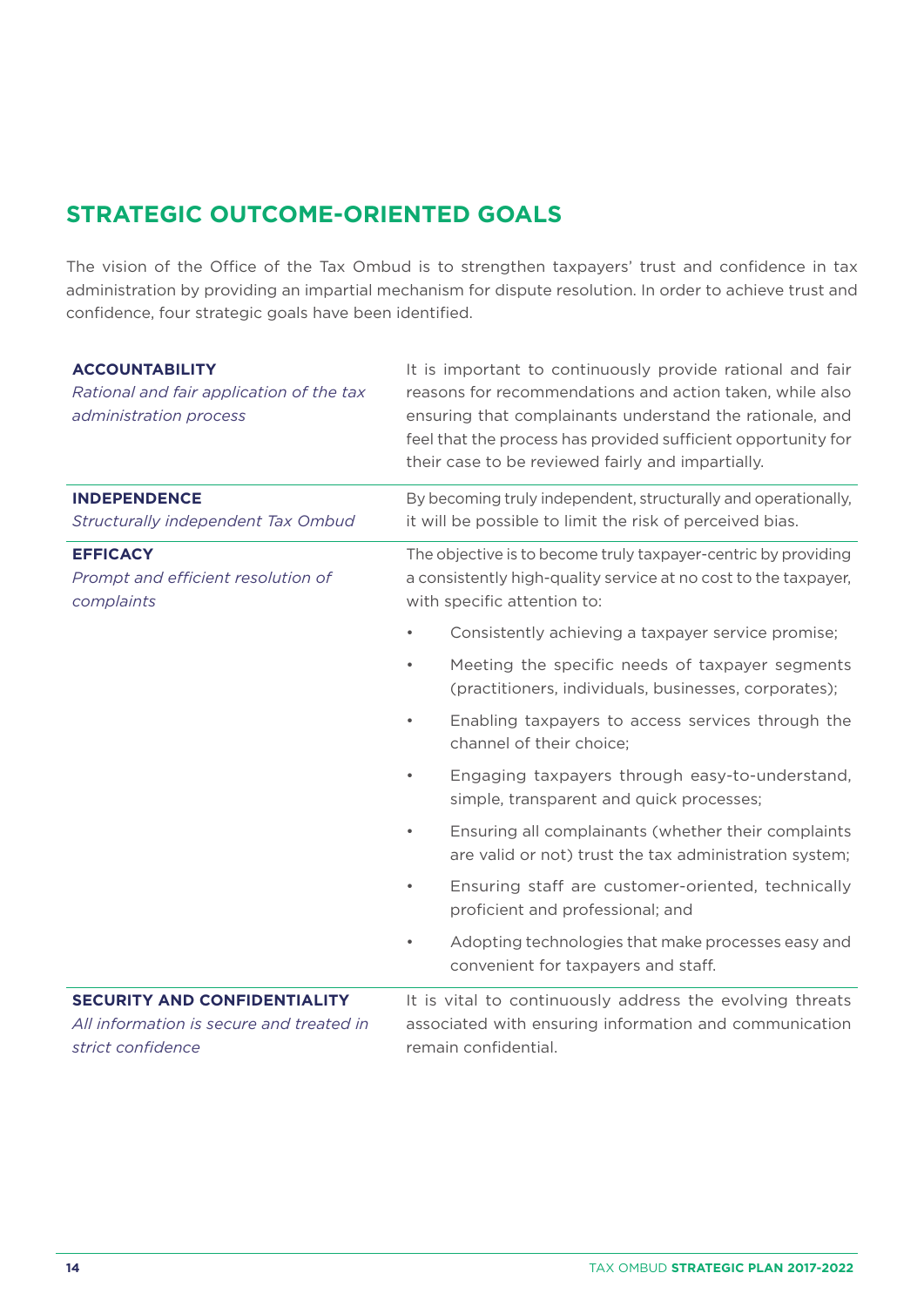# **6. PART B:** STRATEGIC OBJECTIVES

|                                               | <b>Strategic goals</b>                                                                                                                                                                                                                                                                                                   | <b>Awareness and</b><br>education                                                                   | <b>Accessibility</b>                                                                | <b>Operations</b>                                                                                                                                                                                                                                | <b>Legal and support</b>                                                                                                                                                  |
|-----------------------------------------------|--------------------------------------------------------------------------------------------------------------------------------------------------------------------------------------------------------------------------------------------------------------------------------------------------------------------------|-----------------------------------------------------------------------------------------------------|-------------------------------------------------------------------------------------|--------------------------------------------------------------------------------------------------------------------------------------------------------------------------------------------------------------------------------------------------|---------------------------------------------------------------------------------------------------------------------------------------------------------------------------|
| <b>ACCOUNTABILITY</b>                         | Continuously ensure<br>rational and fair<br>reasons are given for<br>recommendations<br>and action taken;<br>while also ensuring<br>that complainants<br>understand the<br>rationale, and feel<br>that the process has<br>provided sufficient<br>opportunity for their<br>case to be reviewed<br>fairly and impartially. | Continuously<br>improve<br>taxpayers'<br>awareness of<br>the services of<br>the OTO.                | Ensure taxpayers<br>understand the<br>rationale for the<br>recommendations<br>made. | Ensure all<br>recommendations<br>are perceived as<br>fair and impartial.                                                                                                                                                                         | Ensure the highest<br>levels of corporate<br>governance.                                                                                                                  |
| <b>INDEPENDENCE</b>                           | To become truly<br>independent in order<br>to limit the risk of<br>perceived bias.                                                                                                                                                                                                                                       | Ensure<br>taxpayers<br>perceive the<br>OTO to be<br>independent.                                    |                                                                                     |                                                                                                                                                                                                                                                  | Achieve relevant<br>legislative changes<br>to achieve<br>independence<br>from SARS<br>accountability.<br>Achieve structural<br>independence<br>as an entity from<br>SARS. |
| <b>EFFICACY</b>                               | To become truly<br>taxpayer-centric,<br>by providing a<br>consistently high-<br>quality service at<br>minimal cost.                                                                                                                                                                                                      | Ensure<br>taxpayers<br>understand<br>how to lodge a<br>complaint.<br>Positive brand<br>recognition. | Achieve targeted<br>complainant<br>satisfaction index<br>scores.                    | Create an agile<br>organisation able<br>to efficiently scale<br>to meet demand.<br>Ensure the<br>highest level<br>of technical<br>professionalism.<br><b>Establish</b><br>governance and<br>processes with<br>SARS to support<br>responsiveness. | Ensure<br>performance<br>management<br>throughout the<br>organisation.<br>Build a culture of<br>professionalism<br>and excellence.                                        |
| <b>SECURITY AND</b><br><b>CONFIDENTIALITY</b> | To continuously<br>address the evolving<br>threats associated<br>with ensuring all<br>information and<br>communications<br>remain confidential.                                                                                                                                                                          |                                                                                                     | Ensure no<br>security or<br>confidentiality<br>breaches.                            |                                                                                                                                                                                                                                                  |                                                                                                                                                                           |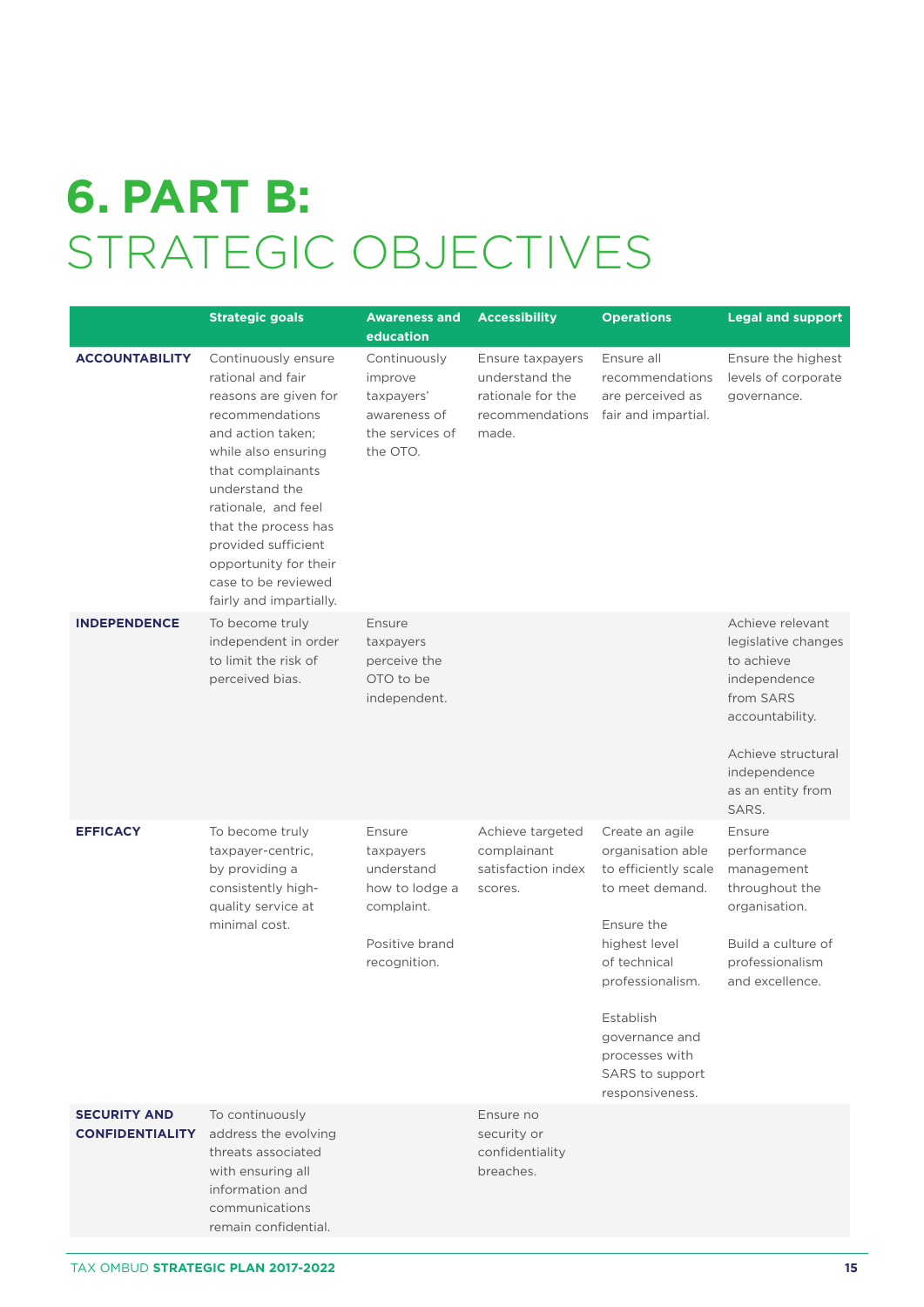# **STRATEGIC OBJECTIVES, MEASURES AND TARGETS**

## **1.1 ACCESSIBILITY AND OPERATIONS**

**Purpose:** In support of strategic objectives, the OTO will provide a high-quality, taxpayer-centric service, that taxpayers understand the rationale for all recommendations and that recommendations are impartial and executed in a manner that is highly efficient.

| <b>OBJECTIVES</b>                                                                                                                                | <b>MEASURES</b>                                                                                                                                                 | 2017/18 | 2019/20 | 2021/22 |
|--------------------------------------------------------------------------------------------------------------------------------------------------|-----------------------------------------------------------------------------------------------------------------------------------------------------------------|---------|---------|---------|
| perceived as fair and impartial the recommendations made.<br>and complainants understand<br>rationale behind the<br>the<br>recommendations made. | Ensure all recommendations are % of complainants understanding                                                                                                  | 60%     | 70%     | 80%     |
| demand.                                                                                                                                          | Create an agile organisation % of cases evaluated and reviewed<br>able to efficiently scale to meet within agreed turnaround time of<br>5 days after capturing. | 50%     | 60%     | 65%     |
|                                                                                                                                                  | % of recommendations sent to<br>SARS within 3 days of reviewing<br>a complaint.                                                                                 | 50%     | 50%     | 50%     |
|                                                                                                                                                  | Average cost reduction per<br>complaint, year on year.                                                                                                          | $O\%$   | $1\%$   | 1%      |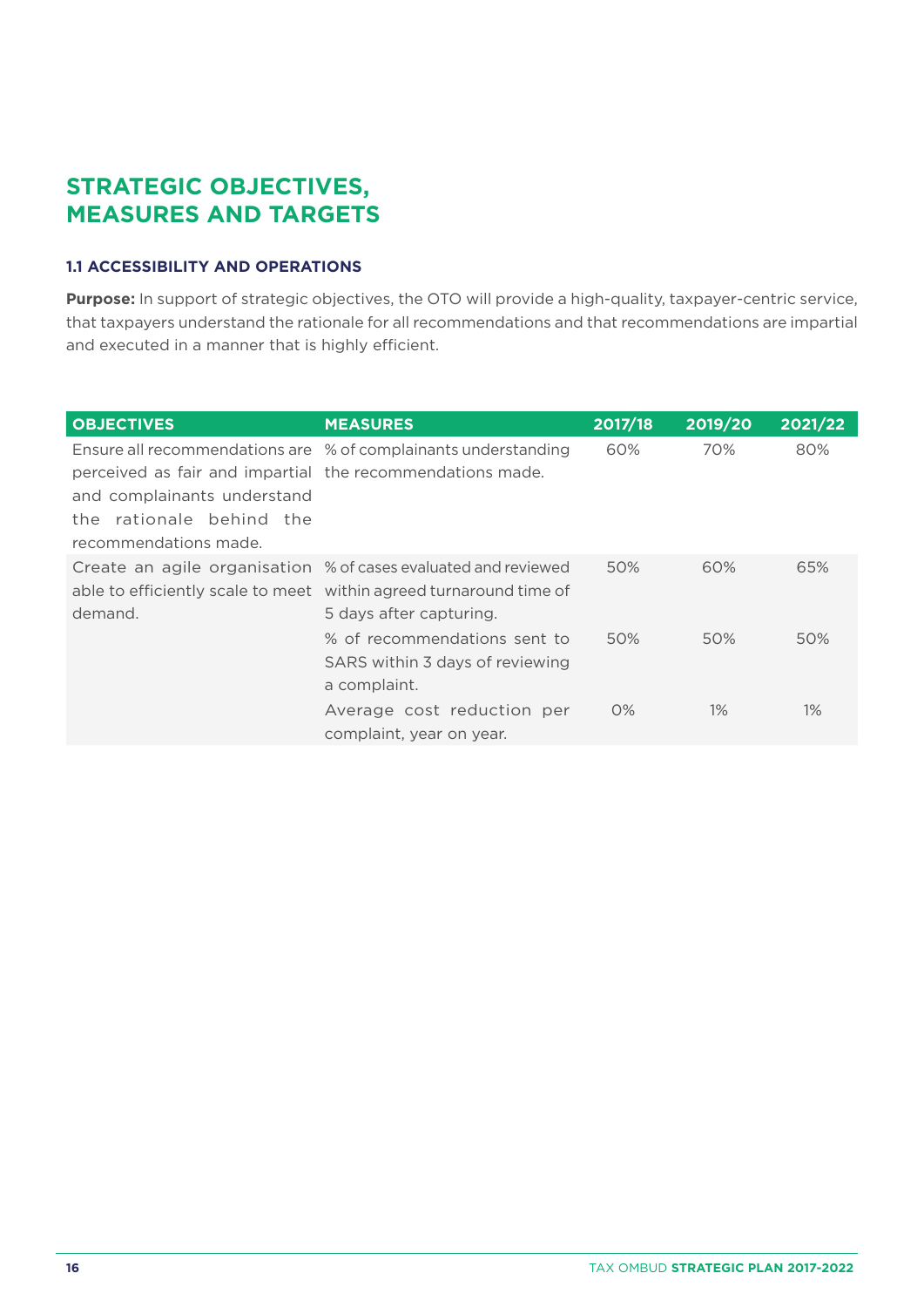## **1.2 AWARENESS AND EDUCATION**

**Purpose:** In support of the strategic objectives, the OTO will promote awareness and education through marketing, communication and public relations services, that will be measured on the level of awareness within the taxpayer population, perceived level of independence, understanding of the complaints procedure and brand recognition.

| <b>OBJECTIVES</b>                                                | <b>MEASURES</b>                       |    | 2017/18 2019/20 2021/22     |    |
|------------------------------------------------------------------|---------------------------------------|----|-----------------------------|----|
| Improve taxpayers' awareness of the Number of communications and |                                       | 20 | 25                          | 30 |
| services of the OTO.                                             | outreach activities.                  |    |                             |    |
|                                                                  | Number of engagements and 20          |    | 25                          | 30 |
|                                                                  | collaborations with key stakeholders. |    |                             |    |
| Positive brand recognition                                       | Taxpayers' brand awareness survey     |    | $1 \quad 1 \quad 1 \quad 1$ |    |
|                                                                  | - positive recognition.               |    |                             |    |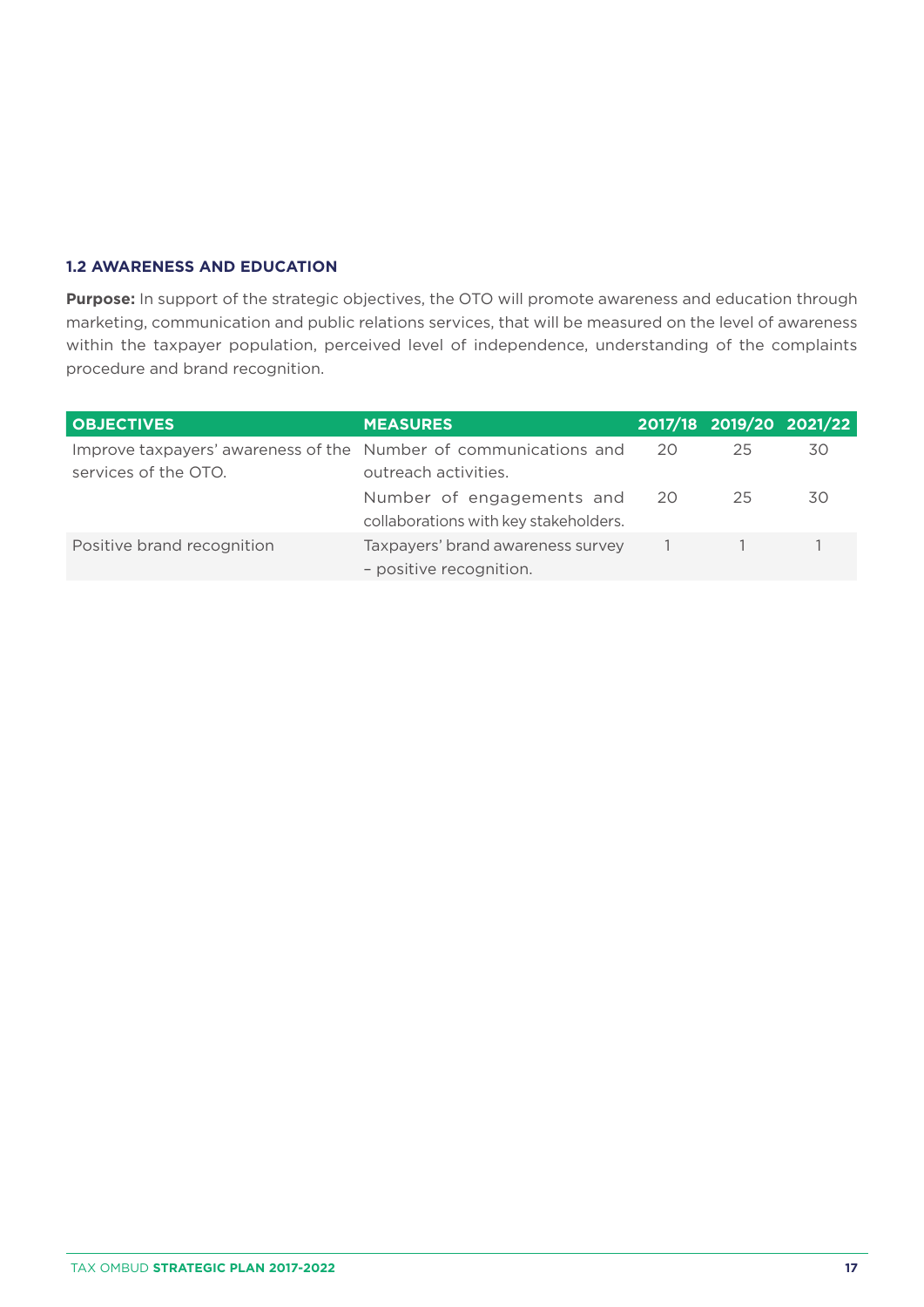### **1.3 LEGAL AND SUPPORT SERVICES**

**Purpose:** In support of the strategic goals, legal and support services will ensure the highest level of corporate governance, including financial management, strive for the relevant legislative and structural changes for independence, ensure performance management throughout the organisation and build a culture of professionalism and excellence.

| <b>OBJECTIVES</b>                                                                       | <b>MEASURES</b>                                                            | 2017/18                                                       | 2019/20            | 2021/22            |
|-----------------------------------------------------------------------------------------|----------------------------------------------------------------------------|---------------------------------------------------------------|--------------------|--------------------|
| Ensure the highest levels of<br>corporate governance.                                   | Zero governance audit<br>findings                                          | 100%                                                          | 100%               | 100%               |
| Ensure performance<br>management throughout the<br>organisation.                        | % of staff assessed against<br>performance measures                        | 100%                                                          | 100%               | 100%               |
| Ensure that an MOU exists<br>between the OTO and SARS to<br>formalise the relationship. | MOU signed off by both<br>parties.<br>Number of deviations from<br>the MOU | 1<br>Conclusion<br>of the<br><b>MOU</b><br>100%<br>compliance | 100%<br>compliance | 100%<br>compliance |
| Build a culture of<br>professionalism and excellence.                                   | Employee Culture Survey -<br>score benchmarked                             | <b>Top</b><br>quartile                                        | Top<br>quartile    | Top<br>quartile    |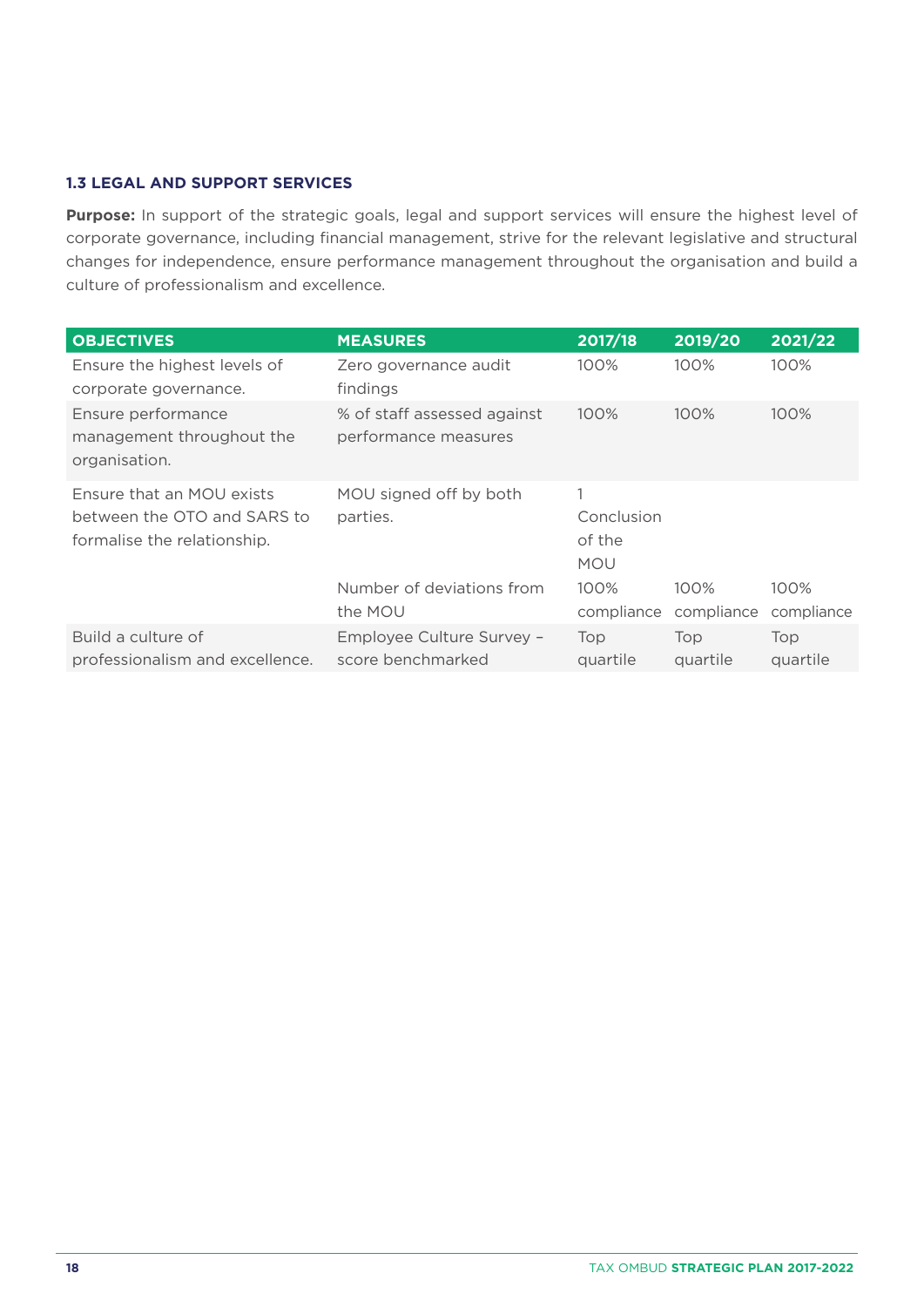# **7. RESOURCE CONSIDERATION**  AND RISK MANAGEMENT

# **RESOURCE CONSIDERATION**

Provision is made in section 15 of the Tax Administration Act that the expenditure connected with the functions of the Office of the Tax Ombud will be paid in accordance with a budget approved by the Minister specifically for the Office. Table 1 (on the next page) depicts that in 2017/18 budget allocated by National Treasury is R35 030 000. In considering the Office's resource requirements over the next five years, it is important to understand the cost drivers of the various activities. The two main cost drivers are employee cost and the communication and outreach engagements.

#### **EMPLOYEE COST**

Tax complaints resolution requires experts and professional staff. As a result, the main driver of costs is employee costs. The employee cost represents 78% of the total budget. As it is important that staff remain up-to-date and their competencies are enhanced, a portion of the budget every year is allocated towards training and development. As the employees of the OTO are required to be highly skilled, niche education and training interventions are often required. These can be relatively costly. The Office is required to ensure that appropriate resources are set aside every year for appropriate training and development.

### **AWARENESS AND EDUCATION**

To ensure that there is widespread public awareness and education about the Office's services and

mandate, the Office will embark on extensive stakeholder engagements. An increased budget for communications and outreach over the Medium Term Expenditure Framework (MTEF) will enable the Office to fully implement the strategic objectives. Greater visibility will be attained through outreach, communications and education activities planned in the financial years covered by the Strategic Plan. The Office will continue to build relationships through stakeholder engagements/collaborations and exhibitions as it have experienced an increase in unrepresented taxpayers utilising the Office, followed by similar growth among tax practitioners and other types of taxpayers. The required amount to effectively support the Communications and Outreach programme is R4 million for the 2017/18 financial year for media space purchases. This includes, among others, road shows and media partnerships in broadcast (both commercial and community) and print.

#### **CUSTOMER SERVICE**

In order for the Office to become truly customercentric by providing a consistently high-quality service at minimal cost, baseline assessments will be performed to establish its efficiency and effectiveness. The Office will be embarking on multiple surveys to gauge its responsiveness in executing its mandate.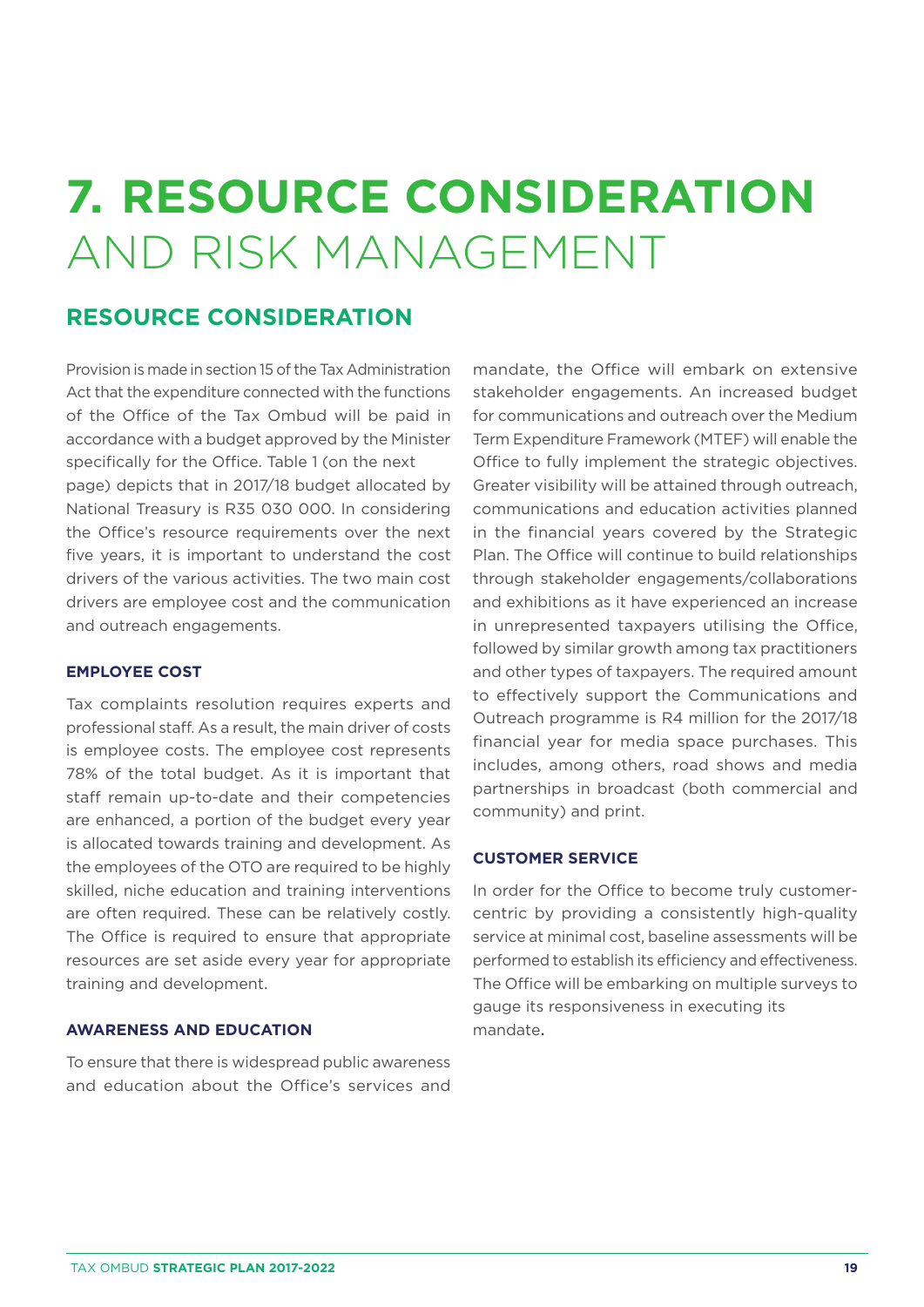# **Table 1: Expenditure estimates and outcomes**

| <b>Cost element</b>                  | <b>Audited outcomes</b> |         |         | <b>Current</b><br>estimates | <b>Estimates of national</b><br>expenditure |         |         |
|--------------------------------------|-------------------------|---------|---------|-----------------------------|---------------------------------------------|---------|---------|
| <b>R</b> Thousand                    | 2013/14                 | 2014/15 | 2015/16 | 2016/17                     | 2017/18                                     | 2018/19 | 2019/20 |
| Personnel Expenditure                | 1478                    | 8 116   | 18 672  | 23 983                      | 27 500                                      | 34 686  | 35 410  |
| Administrative Expenditure           | 77                      | 682     | 1169    | 1086                        | 1881                                        | 1875    | 1196    |
| Inventory and Printing               | 13                      | 139     | 656     | 649                         | 690                                         | 717     | 710     |
| Professional and Special<br>Services | $\Omega$                | 187     | 5569    | 4560                        | 4 3 9 4                                     | 3 6 12  | 2 4 3 2 |
| Land and Buildings                   | 784                     | 1837    | 715     | 532                         | 470                                         | 497     | 465     |
| Capex                                | 36                      | 1400    | 3942    | 495                         | 95                                          | 140     | 95      |
| <b>Total operational and capex</b>   | 2 3 8 8                 | 12 3 61 | 30723   | 31 305                      | 35 030                                      | 41 5 27 | 40 308  |



**20** TAX OMBUD **STRATEGIC PLAN 2017-2022**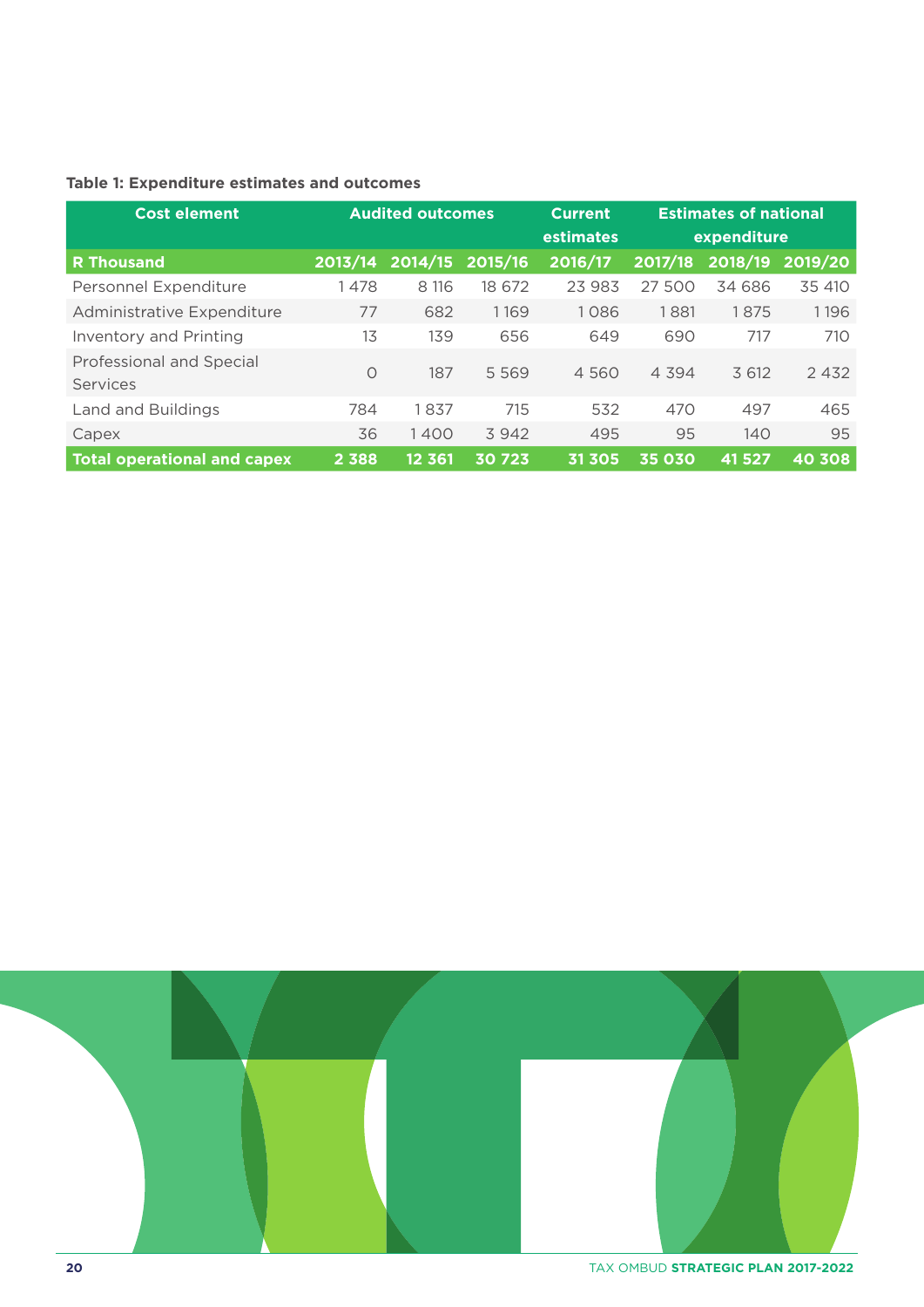# **RISK REGISTER**

During the strategic planning process, risk management was entrenched as a key element. The management of the OTO then embarked on the process of identifying risks that could negatively affect the realisation of strategic goals and objectives. Mitigating strategies have been put in place to counter the identified risks.

| <b>RISK TITLE</b>                                                                                                                                           | <b>RISK DESCRIPTION</b>                                                                                                                                                                                                     | <b>INHERENT</b><br><b>RISK</b><br><b>RATINGS</b> | <b>RESIDUAL</b><br><b>RISK</b><br><b>RATINGS</b> | <b>CONTRIBUTING</b><br><b>FACTOR TITLE</b>                   | <b>ACTION PLAN</b><br><b>TITLE</b>                                                                         |
|-------------------------------------------------------------------------------------------------------------------------------------------------------------|-----------------------------------------------------------------------------------------------------------------------------------------------------------------------------------------------------------------------------|--------------------------------------------------|--------------------------------------------------|--------------------------------------------------------------|------------------------------------------------------------------------------------------------------------|
| Lack of financial<br>independence<br>from SARS                                                                                                              | The Tax<br>Administration<br>Act (TAA) states<br>that funds for the<br>OTO should be<br>paid by SARS, over<br>whom the OTO has<br>oversight.<br>This financial<br>dependence has<br>a potentially high<br>reputational risk | 25                                               | 20                                               | Deficiency in<br>the TAA.                                    | MOU with<br><b>SARS</b> to ensure<br>financial<br>independence                                             |
| Lack of structural<br>independence<br>OTO staff being<br>appointed in<br>terms of the<br><b>SARS Act</b>                                                    | In terms of the TAA,<br>the staff of the OTO<br>must be appointed<br>under the SARS Act                                                                                                                                     | 20                                               | 20                                               | Deficiency in<br>the TAA.                                    | MOU with<br><b>SARS</b> to ensure<br>structural<br>independence                                            |
| Lack of<br>understanding of<br>the OTO mandate<br>and general<br>tax matters<br>by taxpayers,<br>creating<br>unrealistic<br>expectations<br>among taxpayers | Taxpayers see the<br>OTO as their last<br>resort and may<br>have expectations<br>of having their<br>complaints resolved<br>in their favour<br>irrespective of the<br>OTO mandate.                                           | 20                                               | 16                                               | Taxpayers do<br>not understand<br>the mandate of<br>the OTO. | Enhance<br>communication<br>avenues<br>through letters,<br>educational<br>activities and<br>other methods. |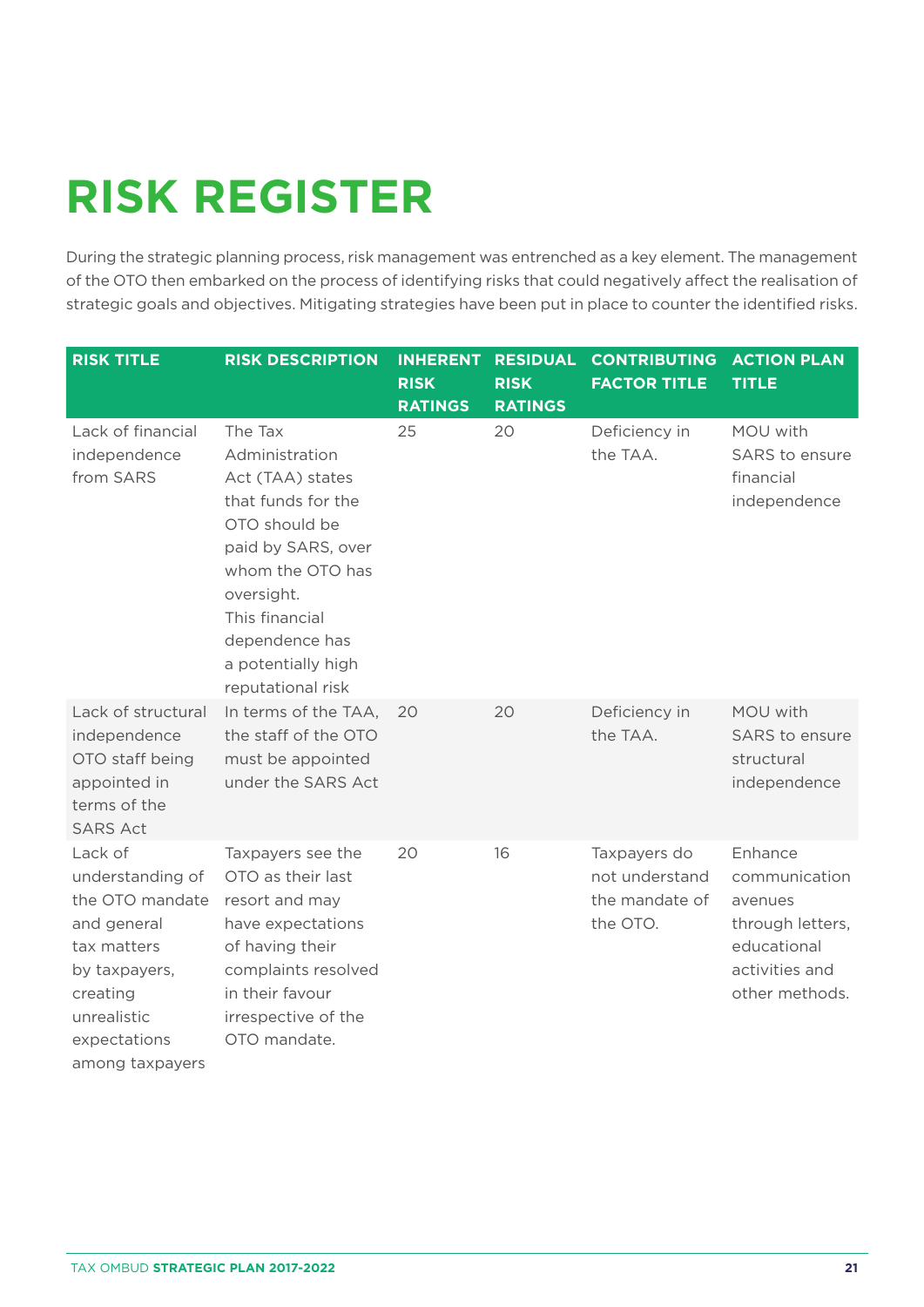| Failure by SARS<br>to finalise OTO<br>recommendations<br>timeously, which<br>impacts on the<br>reputation of the<br><b>OTO</b> | The TAA is silent<br>on how long SARS<br>should take to<br>implement the<br>recommendations<br>of the Tax Ombud.<br>which can result in<br>delays in finalising<br>complaints | 25 | 25 | Deficiency in<br>the TAA  | MOU/SLA<br>with SARS<br>to resolve<br>turnaround<br>times             |
|--------------------------------------------------------------------------------------------------------------------------------|-------------------------------------------------------------------------------------------------------------------------------------------------------------------------------|----|----|---------------------------|-----------------------------------------------------------------------|
| Lack of legal<br>capacity to enter<br>into contracts for<br>organisational<br>independence                                     | Perceived lack of<br>independence,<br>possible undue<br>level of influence by<br><b>SARS</b>                                                                                  | 20 | 20 | Deficiency in<br>the TAA. | MOU with<br><b>SARS</b> to<br>resolve<br>contractual<br><i>issues</i> |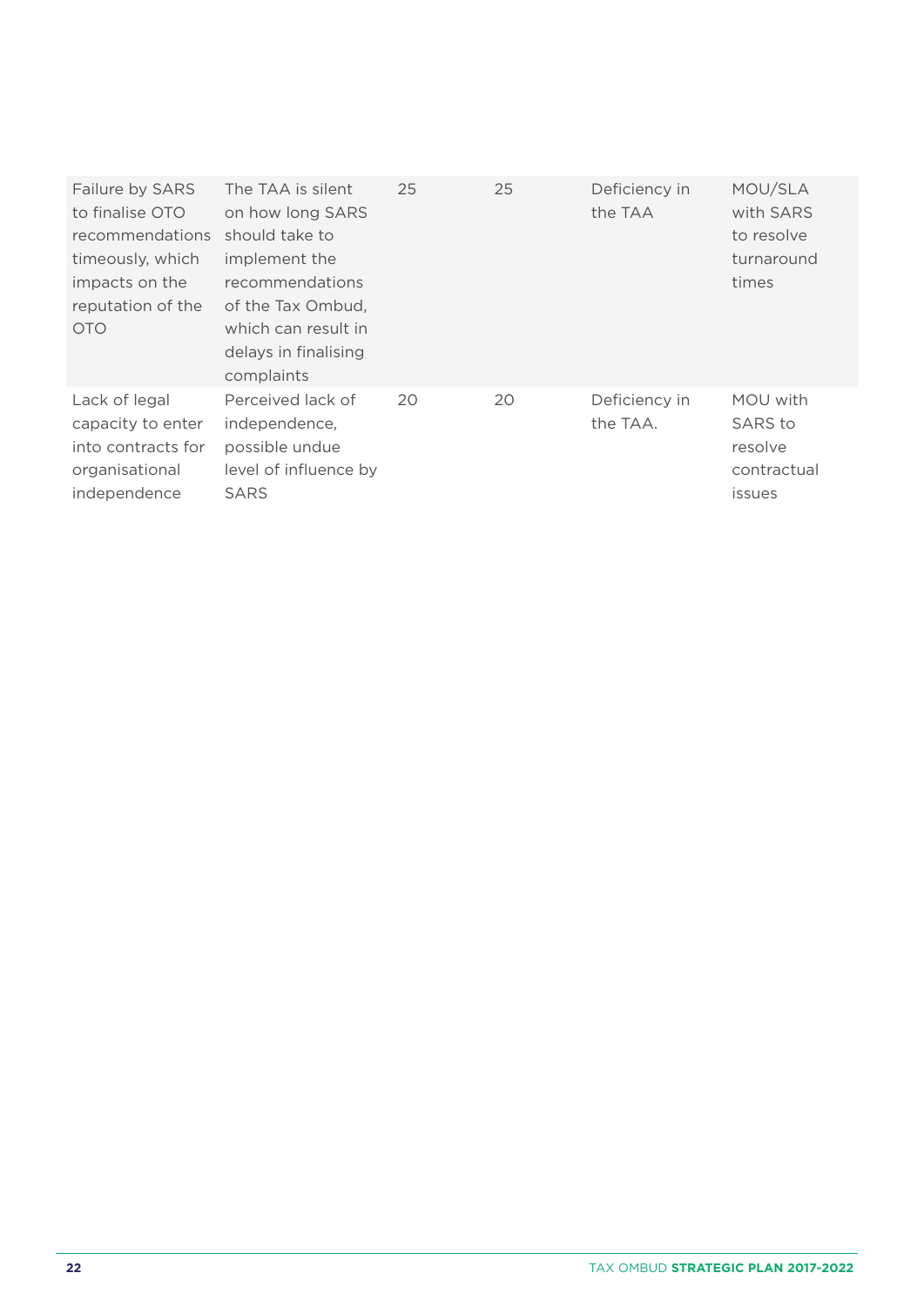